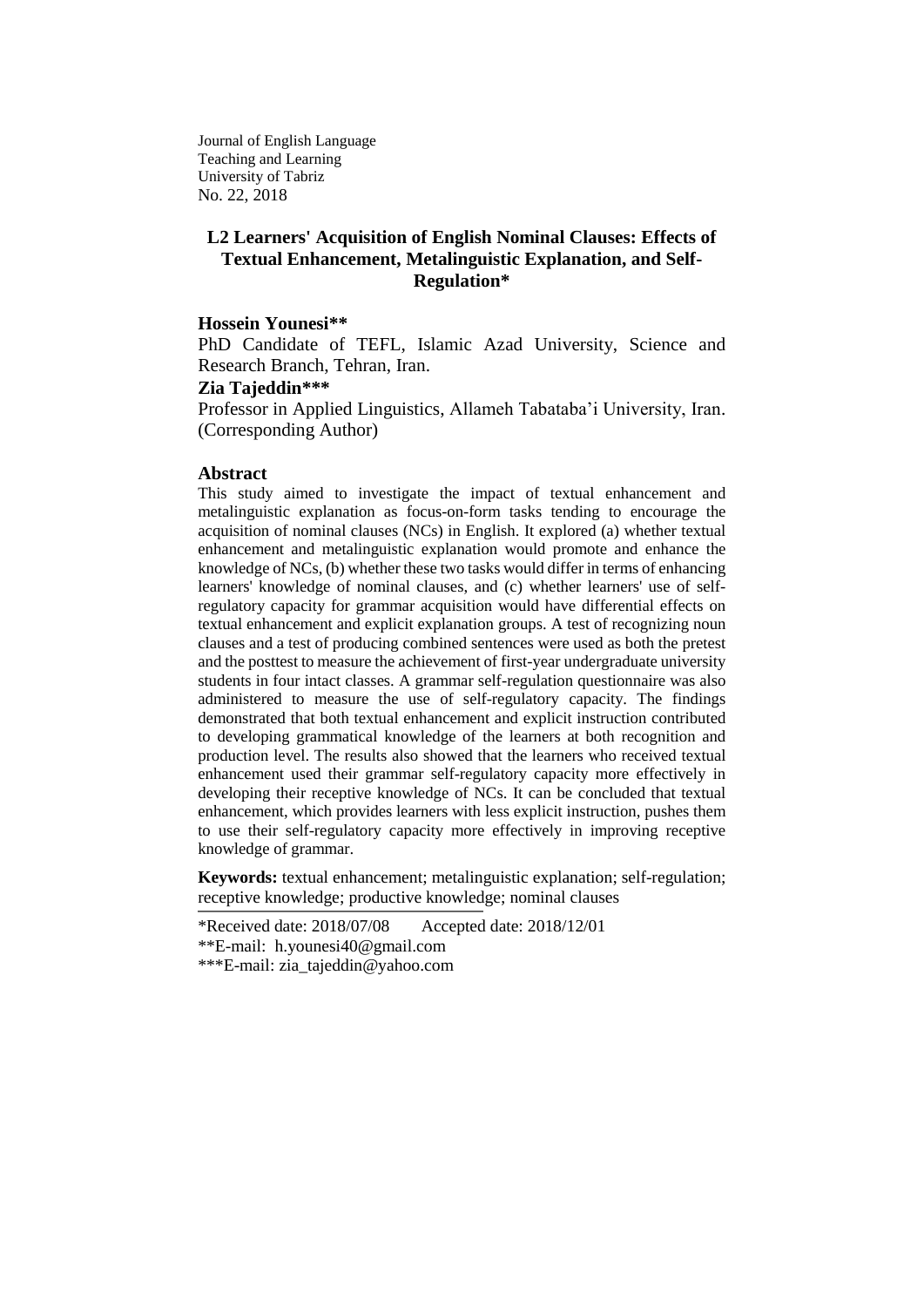### **Introduction**

Although there are various theoretical and empirical perspectives on the nature of different types of form-focused instruction, including textually enhanced input instruction and metalinguistic, explicit instruction, the importance of their roles in second language acquisition (SLA) cannot be disputed (Nassaji & Fotos, 2011). Textual enhancement is an input approach to SLA that aims to raise learners' attention to linguistic forms by rendering input perceptually more salient. To arrive at its objective, the approach concentrates on spotlighting specific properties of written texts bolding, underlining, and coloring or by utilizing acoustic tools of extended stress or intended repetition of selected chunks of oral texts. However, the investigations, attempting to analyze how significant the role of textual enhancement can be have displayed varying results, ranging from positive and facilitative effects (e.g. Alanen, 1995; Jourdenais, Ota, Stauffer, Boyson, & Doughty, 1995; Shook, 1994; Trahey & White, 1993; VanPatten & Leeser, 2006) to limited effects (e.g. Jabbarpoor & Tajeddin, 2013; Nassaji & Fotos, 2004) and even no effects (e.g. Kirschner, Sweller, & Clark, 2006). As Han, Park, and Combs (2008) noted, part of the reason for these mixed results is methodological differences in research, which limits the generalizability of the findings. Moreover, variation in the amount and effectiveness of FonF may be due to "the type of FonF, the nature of the linguistic target, learners' linguistic ability, the ways in which FonF is provided, and various individual learner differences" (Nassaji, 2013, p. 836).

Form-focused instruction (FFI) is defined as a meaning-oriented instructional treatment that "consists of an occasional shift of attention to linguistic code features – by the teacher and for one or more students – triggered by perceived problems with comprehension or production" (Long & Robinson, 1998, p. 23). In rather simpler terms, FFI involves any instructional activity that is used to draw the learner's attention to language forms when they appear where the main focus is on meaning and communicative properties (Long, 1991). While textual enhancement is regarded as the least explicit input-based FFI,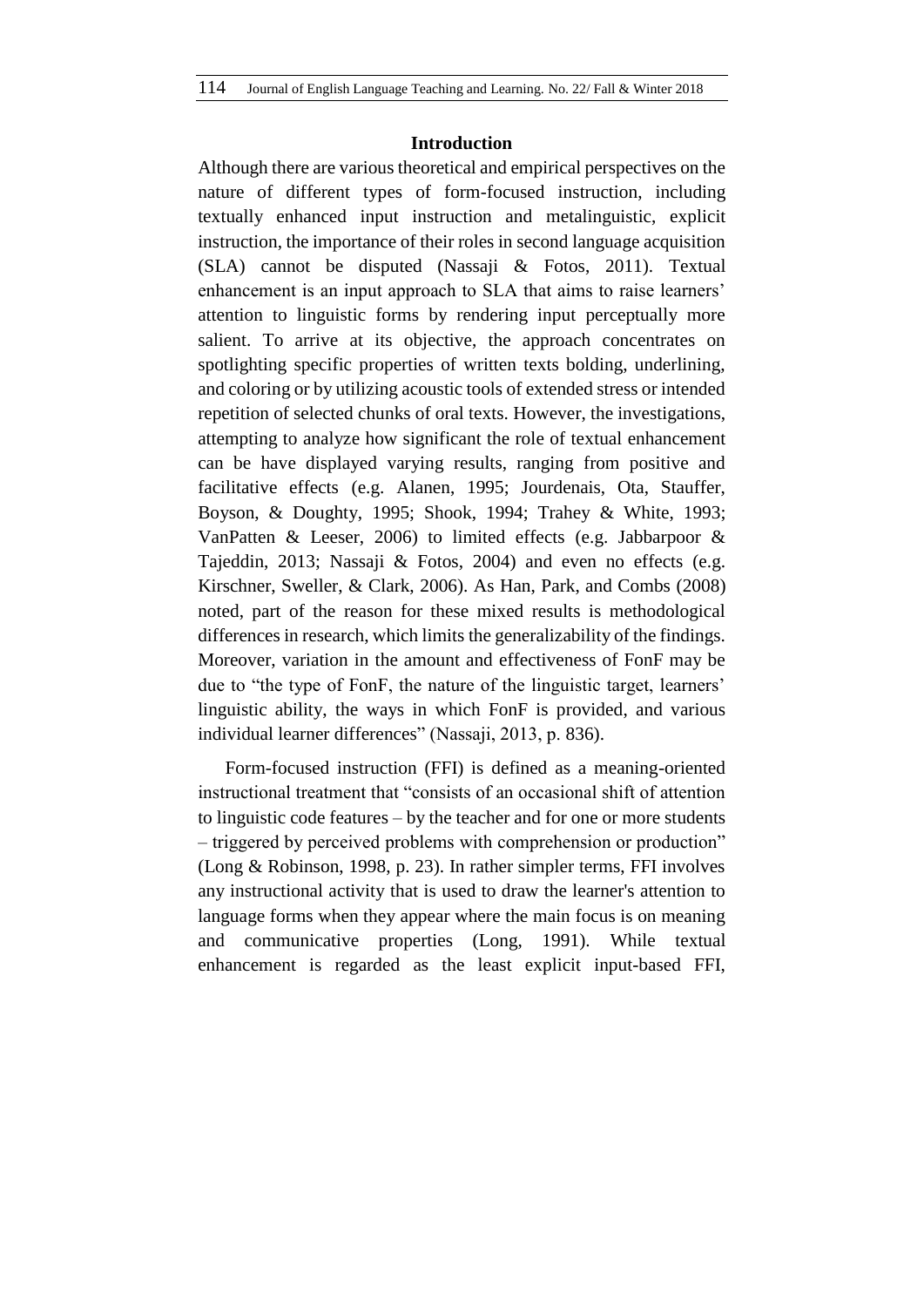metalinguistic explanation (Ellis, 2008) is the most explicit type of input-based FonF instruction. According to Housen and Pierrard (2006), if the approach tends to *direct* learners' attention toward the form, it can be described as explicit instruction of grammar and if it attempts to *attract* the attention of learners, it can be served as implicit instruction of grammar. With respect to these views, this study aims to investigate the effectiveness of textual enhancement in comparison with that of explicit instruction in order to contribute to the previous research on implicit and explicit instruction.

### **Literature Review**

### **Textual Enhancement and Metalinguistic Explanation**

Noticing Hypothesis (Schmidt, 1990, 1993, 2001, 2010) has inspired the studies focused on enhanced input. Schmidt (1990, 1993) and Tomlin and Villa (1994) argue that Noticing Hypothesis has paved the way for the studies which examined a variety of FonF enhanced input. Schmidt refers to the beginning stage in learning as noticing, for internalization does not seem to occur unless learners distinguish the contents of input. The portion of the input realized by the learner can be called intake (Schmidt, 1990). Based on Schmidt's (1990) hypothesis, textual enhancement is considered an "implicit and unobtrusive way" of directing learners' attention to targeted forms (Nassaji & Fotos, 2011, p. 41). Learners are first encouraged to attend to the text meaning and then subconsciously to attend to building connections between form and meaning (Ellis, 2008).

The FonF literature suggests that learners can be more encouraged to attend to the form when textual input is enhanced by making use of various enhancing devices involving bolding, coloring, highlighting, and underlining (Doughty & Williams, 1998; Long, 1991; Long & Robinson, 1998; Wong, 2005). The noticed forms may then be processed for further learning (Robinson, 1995, 1997; Schmidt, 1993, 2001). As claimed by Izumi (2002) and Lee (2007), textual enhancement hints make the input noticeably salient, which may eventuate in learners' further notice. This might then be the impetus for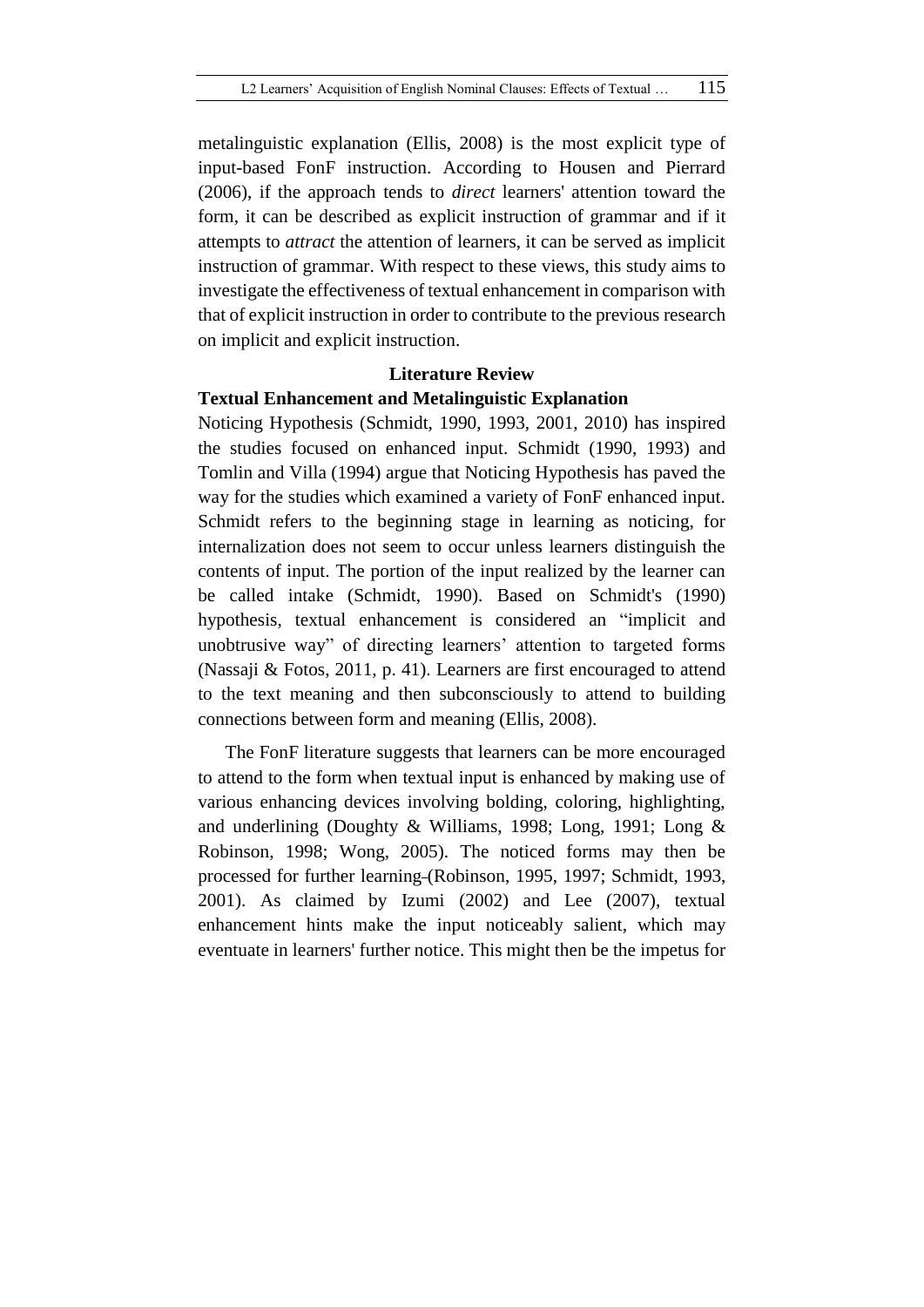further improvement in processing input (Doughty, 2003; Gass & Mackey, 2002).

A number of studies have investigated the effectiveness of textual enhancement on a single grammatical feature (Izumi, 2002; Leow, 2001; Simard, 2009; Wong, 2003) whereas some other studies addressed two features (Alanen, 1995; Leow et al., 2003). A certain number of factors, including level of complexity, degree of internalization, meaning component, interactivity, frequency, and comprehensibility, were involved in the selection of these grammatical features (Han et al., 2008). The mixed results obtained from these studies could be due to the diversity of selected grammatical forms which might have required various levels of processing by learners (Park, 2004). Meanwhile, the findings on the length and intensity of exposure seem to be contradictory (Alanen, 1995; Jourdenais et al., 1995; Leow, Egi, Nuevo, & Tsai, 2003; Overstreet, 1998; Wong, 2003). The variations in the methodological considerations such as the administration of a delayed posttest in a very few studies except those by White (1998) and Leow (2001) and the inclusion of a control group only by Izumi (2002) and Simard (2009) might also have increased the diversity in the results of previous research. Simard (2009) asserts that the selected grammatical structures, the kind of language, the tools of assessment, and the constructs under investigation in the previous studies are considerably different.

Many studies have investigated the effectiveness of metalinguistic explanation in a combination with input processing or meaningful production tasks (DeKeyser, 1995; Ellis, Loewen, & Erlam, 2006; Fernández, 2008; Henry, Culman, & VanPatten, 2009; Morgan-Short, Sanz, Steinhauer, & Ullman, 2010; VanPatten & Oikkenon, 1996). Some studies reporting an advantage for explicit instruction (e.g. DeKeyser 1995; Robinson 1996) simply provided metalinguistic information about the target structure together with examples. Others (De Graaff, 1997) provided both metalinguistic information and various kinds of practice exercises. Most of the studies investigated explicit instruction while providing metalinguistic information before the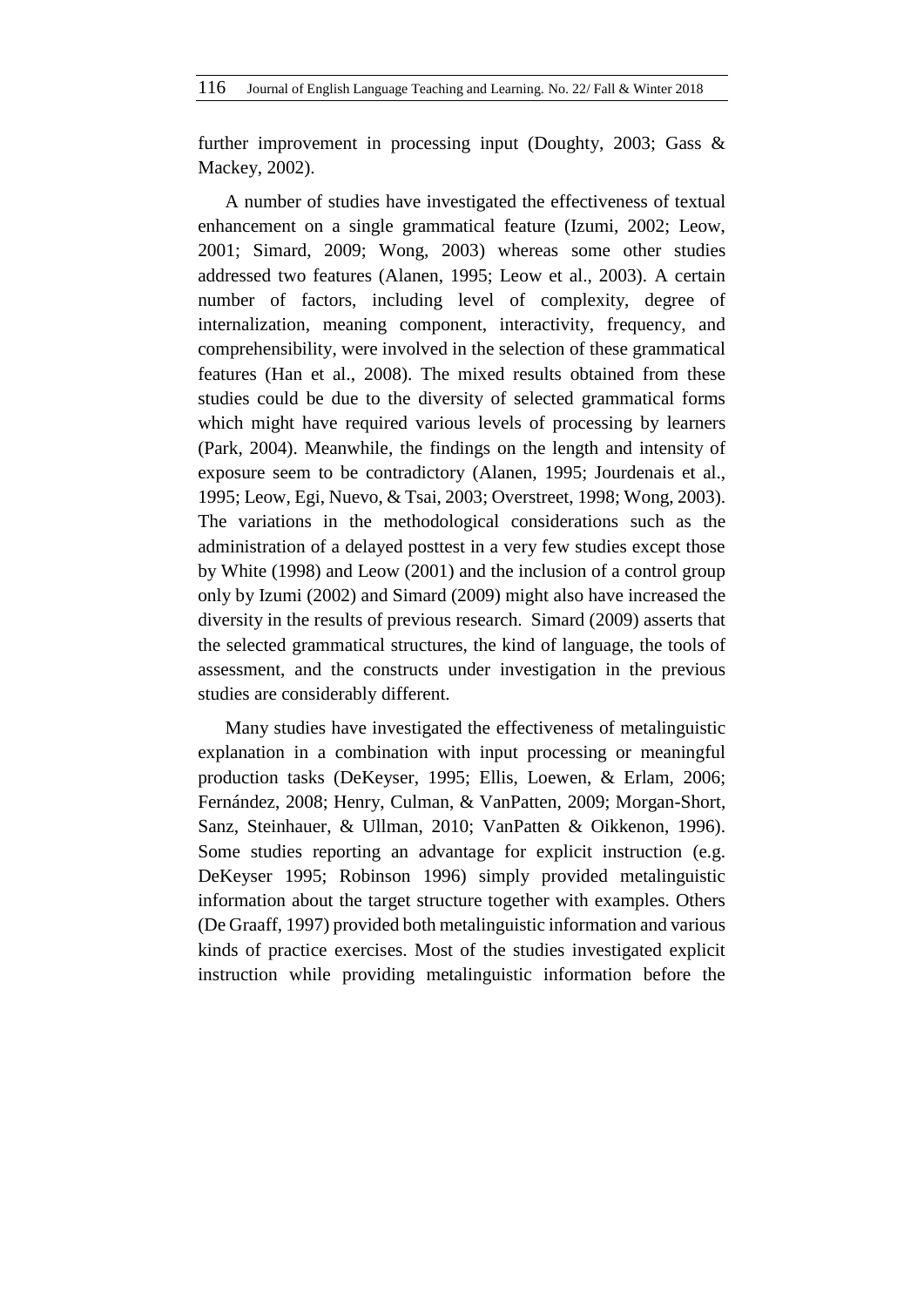lesson but one study (Ellis, Loewen, & Erlam, 2006) examined the effects of explicit instruction while providing metalinguistic information after the lesson. A number of studies, however, reported an advantage for implicit instruction (e.g. Morgan-Short et al. 2010; Doughty 1991). The reason why implicit instruction received more support in these studies may be that learners were pushed to process the input meaningfully than structurally.

### **Self-regulation**

Zimmerman and Risemberg (1997) and Zimmerman (2001) have defined self-regulation as learners' specific personal beliefs and experiences, their manipulation of particular learning processes, and their active use of strategies that help them regulate the extent of their improvement. More recently, Zimmerman (2008) has further highlighted his perspective that the notion of self-regulation of academic learning is a construct with numerous facets on educational grounds and in the case of being brought into practice by learners, it may result in higher achievement.

Tseng, Dörnyei, and Schmitt's (2006) scale of self-regulatory capacity in vocabulary learning is an instrument which introduces a new approach to assessing strategic grammar learning. Dörnyei (2005) argues, however, that the scale of self-regulatory capacity in vocabulary learning can serve as a model for the assessment of other aspects of strategic learning. Thus, this assessment model of self-regulatory capacity in vocabulary learning has been converted into a measurement model to assess self-regulatory capacity in grammar learning to be adjusted to the purpose of the study. Tseng et al. (2006) argue that what appears to be of primary importance in strategy-based learning is the innovation learners use to elevate their learning level rather than the yin and yang of the particular strategies they employ. Chamot and Rubin (1994) maintain that a good language learner should be described in terms of the ability to understand and develop a personal set of effective strategies not just through a single set of strategies. In other words, the essential aspect of enhancing learners' strategic learning capacity is to set the self-regulatory process into motion rather than attempting to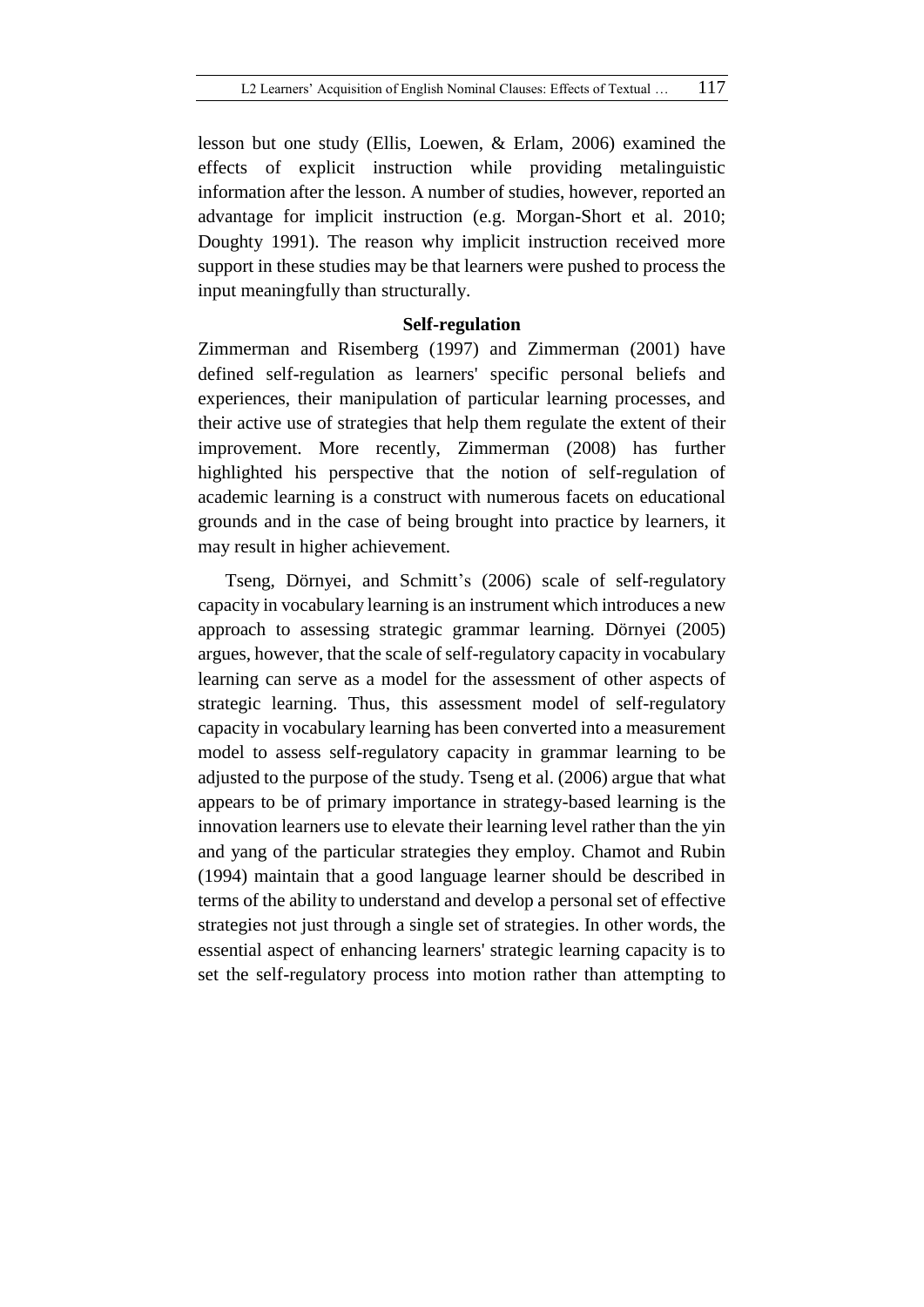instruct a set of strategies. Tseng et al. (2006) explain that providing learners with the instruction of a collection of learning strategies appears to be a necessary step in the learning how-to-learn process; however, it works effectively only when it is supported by an adequate foundation of self-regulatory capacity in the learners.

As the above review shows, many studies (e.g. Fotos, 1994; Izumi, 2002; Trahey & White, 1993; White, 1998) have investigated the effects of textual enhancement through different types of enhanced input to draw learners' attention to grammar. However, research on enhanced input has yielded mixed results. Moreover, explicit instruction characterized by the provision of metalinguistic explanations is recommends as a task for the instruction of grammatical features (Ellis, 2008). Against this backdrop, the present study built on the previous research to investigate the effects of enhanced input and explicit instruction on the acquisition of English nominal clauses. Additionally, the study sought to examine the extent to which learners would draw on their grammar self-regulatory capacity in each of the given instructional conditions. The selection of nominal clauses as target structures is another feature of the study. A major reason for this selection is that there exists a functional difference between NCs and adjective or adverb clauses since NCs serve as a crucial constituent in the main clauses while adjective and adverbial clauses, although dependent in meaning, are structurally independent of main clauses (Doughty, 1988, 1991; Izumi, 2002). In effect, independent clauses, despite what their names suggest, bear pivotal dependency on NCs both in form and meaning. In view of these purposes, the research questions were formulated as indicated below:

- 1. Do textual enhancement and explicit instruction significantly affect EFL learners' knowledge of noun-clause comprehension and production?
- 2. Are there any significant differences between textual enhancement and explicit instruction groups in their knowledge of noun-clause comprehension and production?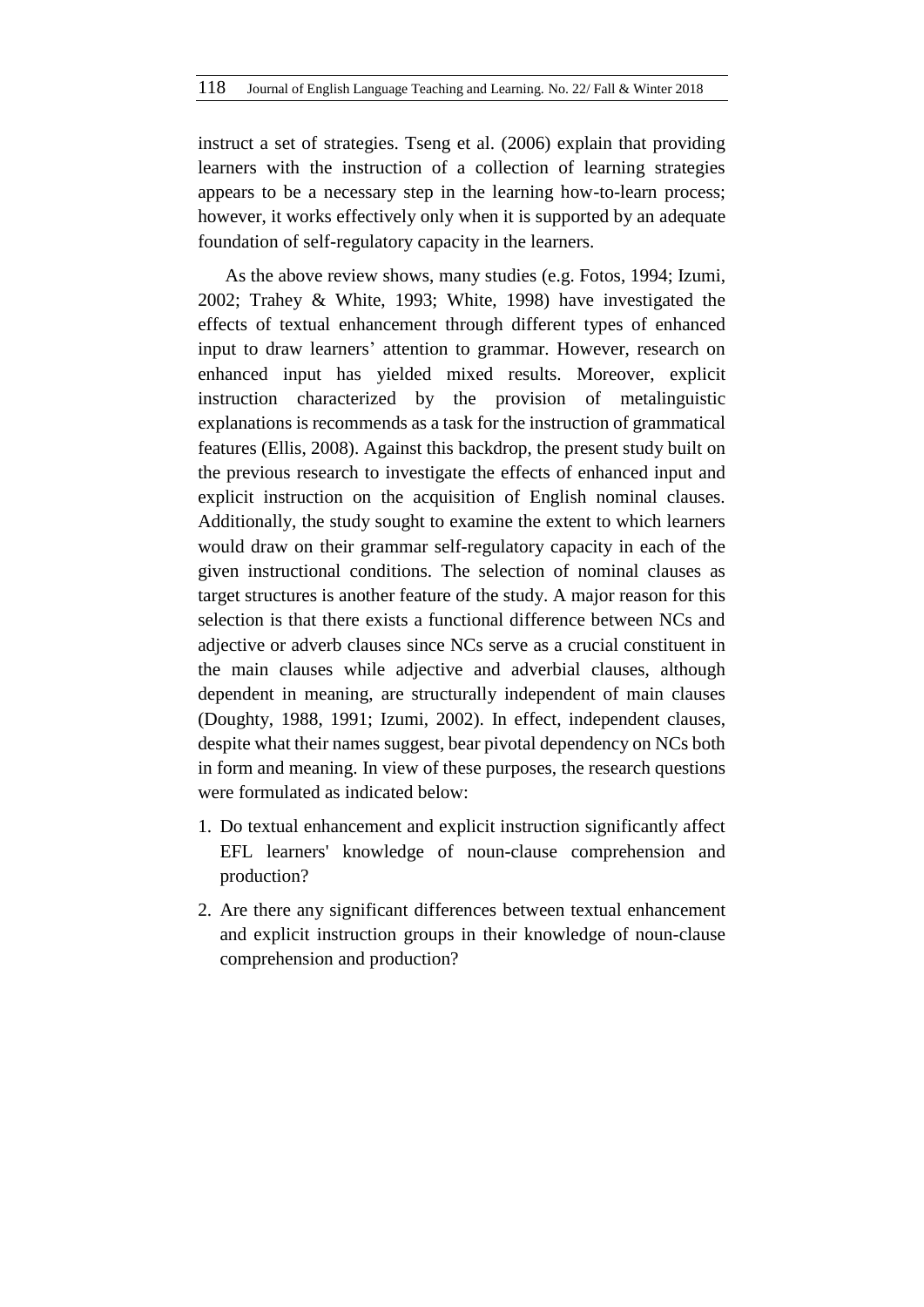3. Does grammatical self-regulation significantly affect EFL learners' acquisition of noun clauses through textual enhancement and explicit instruction?

#### **Method**

### **Participants**

First-semester undergraduate university students majoring in English were selected as the participants for the present study. The selection of the participants was on the basis of a proficiency test, a multiple-choice recognition test, and a production test of sentence combination. Both recognition and production tests were aimed at eliciting the participants' knowledge of NCs. A total of 98 students participated in the experiment. There were 34 participants in the textual enhancement instruction group, 34 in the explicit instruction group, and 30 in the control group. Participants were all native speakers of Persian and were between 19 to 27 years of age.

### **Instrumentation and Treatment**

Before treatment, the Oxford Placement Test, a test of limited production, and a test of recognition were taken by the participants. As argued by Purpura (2004), the Oxford Placement Test was developed to evaluate the proficiency level of second or foreign language learners from both structural and pragmatic aspects and to assess their capacity for reading, comprehending, and communicating meaning on the basis of their knowledge. The limited production test was a sentencecombining test concerned with assessing productive grammatical knowledge of the learners. After the treatment stage, the same limited production test and the NC recognition test, used as pretests, were administered as posttests with reshuffled items to assess the learners' achievement in their knowledge of English NCs. Doughty's (1991) test was the source of adaptation for the 20-item limited production test. The test instructions asked the participants to combine two sentences in each test item by recognizing the underlined words in the first sentence. A test of recognition consisting of 30 items aimed at assessing the receptive knowledge of the participants on the six functions of NCs under investigation (Leow, 2001; Leow & Morgan-Short, 2004).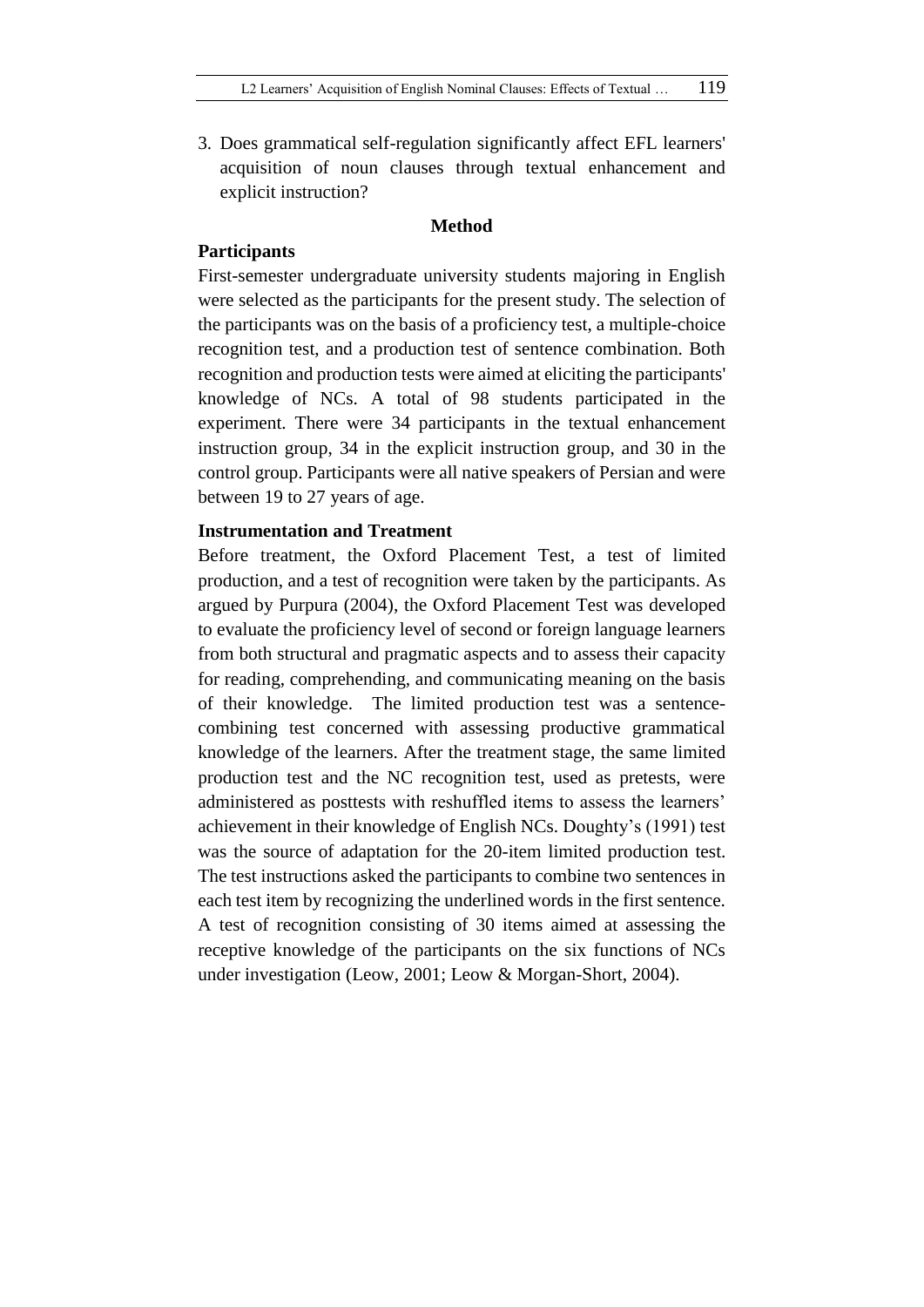Dörnyei (2005) argues that the scale of self-regulatory capacity in vocabulary learning can serve as a model for the assessment of other aspects of strategic learning as well. Thus, in the present study, this assessment model of self-regulatory capacity in vocabulary learning into a measurement model to assess self-regulatory capacity in grammar learning. To do so, the content of each item on the questionnaire was revised to focus on eliciting information on the strategies learners use in learning L2 grammar. This self-report questionnaire consisted of 20 items measuring five broad aspects of self-regulation in grammar learning: the control of commitment, metacognition, satiation, emotion, and environment. There was no "right" or "wrong" answer. The answers to each item were on a Likert scale ranging from "*strongly agree*" to "*strongly disagree*" (see the appendix). Prior to pretesting, the validity of the questionnaire was examined by administering it to a group of 12 participants belonging to the same population to see whether they had any difficulty in comprehending the questionnaire items. The questionnaire was also analyzed by three experts to be checked for the wording and comprehensibility of the items. As a result, the wording of 13 items underwent some modifications before the questionnaire was considered for piloting. Two sample items from the questionnaire are given below:

# *Item #13: When I get anxious about grammar learning, I know how to reduce my anxiety.*

*Item #20: When I study grammar, I look for a good learning environment.*

The present study focused on the instruction of NCs, subordinate clauses functioning as subject, direct object, object of preposition, a direct object in direct and indirect reported speech, adjective complement, and subject complement as a part of main clauses. The following examples include NCs that represent the above functions, respectively:

- 1. *Who has composed this poem is also popular for his short stories.*
- *2. I can hardly understand what he is talking about.*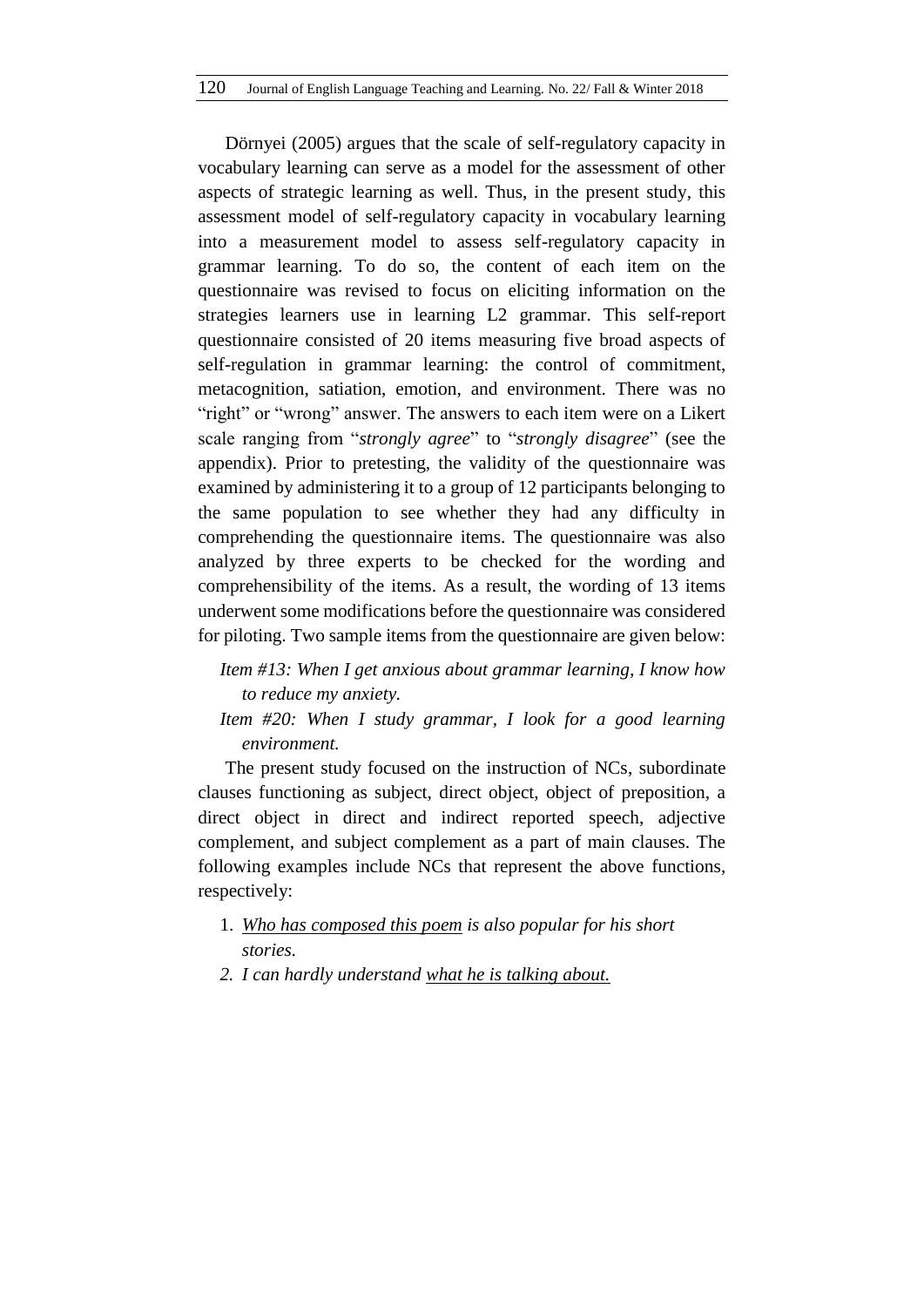- 3. *Your teacher is happy that you are furthering your study of grammar.*
- 4. *Everything depends on whether we can finance the project.*
- 5. *The promising issue is that farmers will have a good harvest this year.*
- *6. He said to his wife, "you can buy a new car." "You can buy a new car." he said to his wife. He said to his wife that she could buy a new car.*

The learners in the three groups were exposed to two input texts in every session of instruction. Eight texts with typical social topics were presented in four sessions. The texts contained NCs with various grammatical functions. NCs spread in each text with four to six functions each with random frequency rate. To show how the learners process the meaning loud following Izumi (2002), the texts serving as input comprised of some semantically coherent sections of four to nine sentences each. To confirm the conformity between the texts' difficulty level and that of the learners' proficiency level, the Flesch Reading Ease Scale was used to determine the average readability index for the texts, which was estimated to be 82.5. The range of readability indices indicated that the texts were suited for lower intermediate learners.

*Treatment in the Enhanced Input Group.* Participants in the enhanced input group were exposed to the enhanced texts in the input exposure phase. They were directed to attend to the bold, underlined parts of the texts to examine how NCs were formed and how they contributed to the comprehension of the text (see sample 1). The main reason to choose bolding and underlining as typographical enhancement techniques came from the findings of Leow (2001), Simard (2009), Farahani and Sarkhosh (2012), and LaBrozzi (2016) concerning differential effects of textual enhancement techniques. Then, in the post-exposure phase, following the collection of the reading texts, the learners were asked to answer multiple-choice comprehension questions (see sample 2) in which the choices were flooded with NCs playing the functions primarily focused upon in the present study (Appendix III).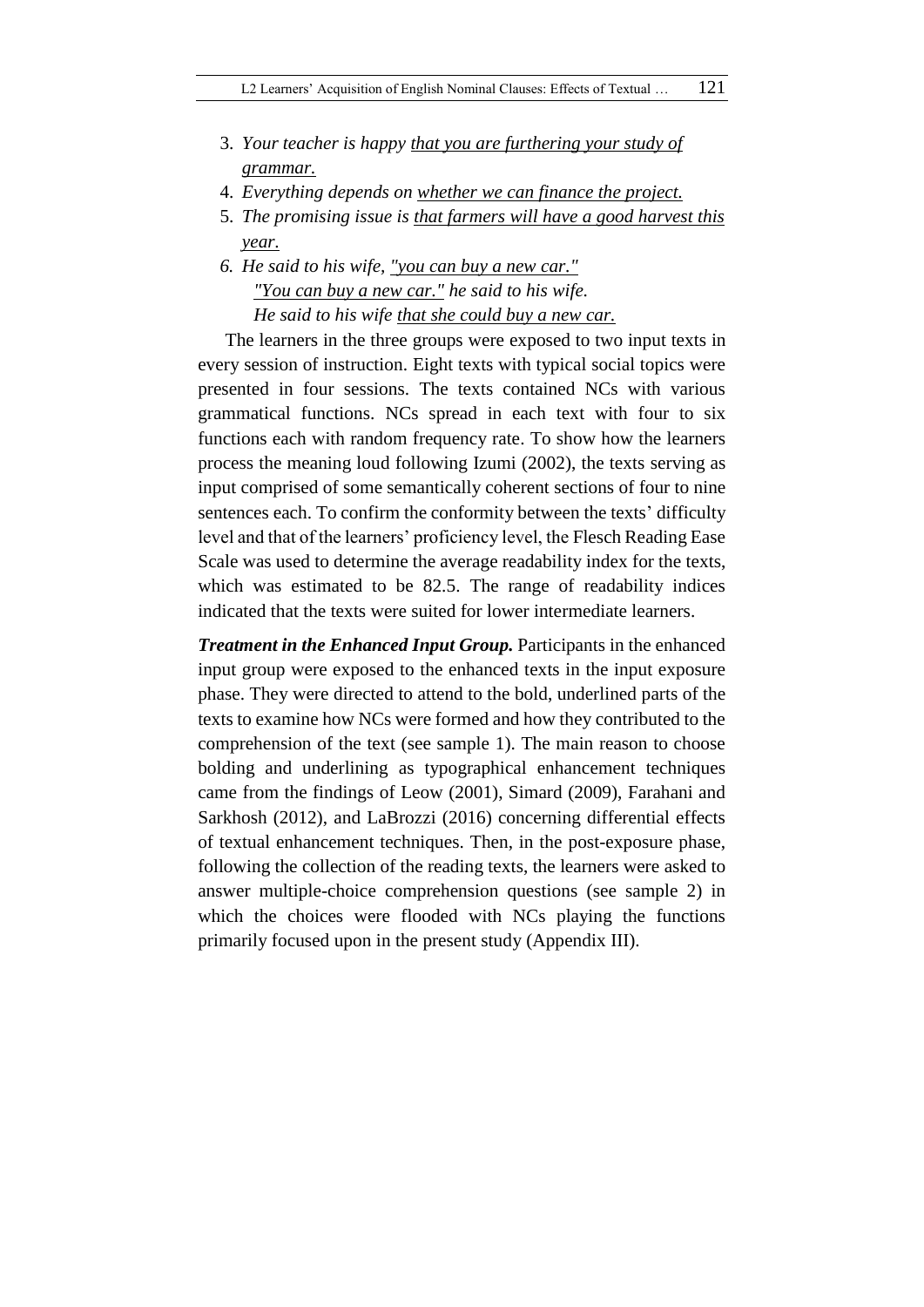*Sample 1:* **A Reading Text with Enhanced NCs** "**Something is very wrong**," says the detective. "**I know!**" says Ms. Gervis. "**It is wrong that someone has stolen from me!**" The detective looks around Ms. Gervis' apartment. "**That is not what I am talking about, ma'am**. **What is wrong** is that I do not understand **how the robber got in and out**." Ms. Gervis and the detective stand in silence. Ms. Gervis' eyes are full of tears, and her hands are shaking.

### *Sample 2:* **Reading Comprehension Questions**

*Choose the correct answer to complete each sentence according to the passage.*

1. Near the beginning of the story, since Ms. Gervis' eyes are full of tears and her hands are shaking. We can conclude

……………………

- a. that she probably feels upset c. when she feels hungry b. that she seems to be tired d. why she is
	- confused

*Treatment in the Explicit Group.* The explicit group was also exposed to the same reading texts in the input exposure phase as was the textual enhancement group. The only difference was that the texts contained no enhancement. Like the other group, participants in the explicit group were involved in the same comprehension tasks in the post-exposure phase. Then, they were given metalinguistic information about the NCs in the noun phrases. Finally, they performed exercises to reinforce the metalinguistic information (Sample 3).

### *Sample 3: Proactive/Deductive Explicit Tasks*

*A. Underline the noun clauses in the following sentences. Write the function of the noun clause in each sentence in the space provided.* **Examples:** 

> What the manager couldn't understand was why most of the clerks were absent. subject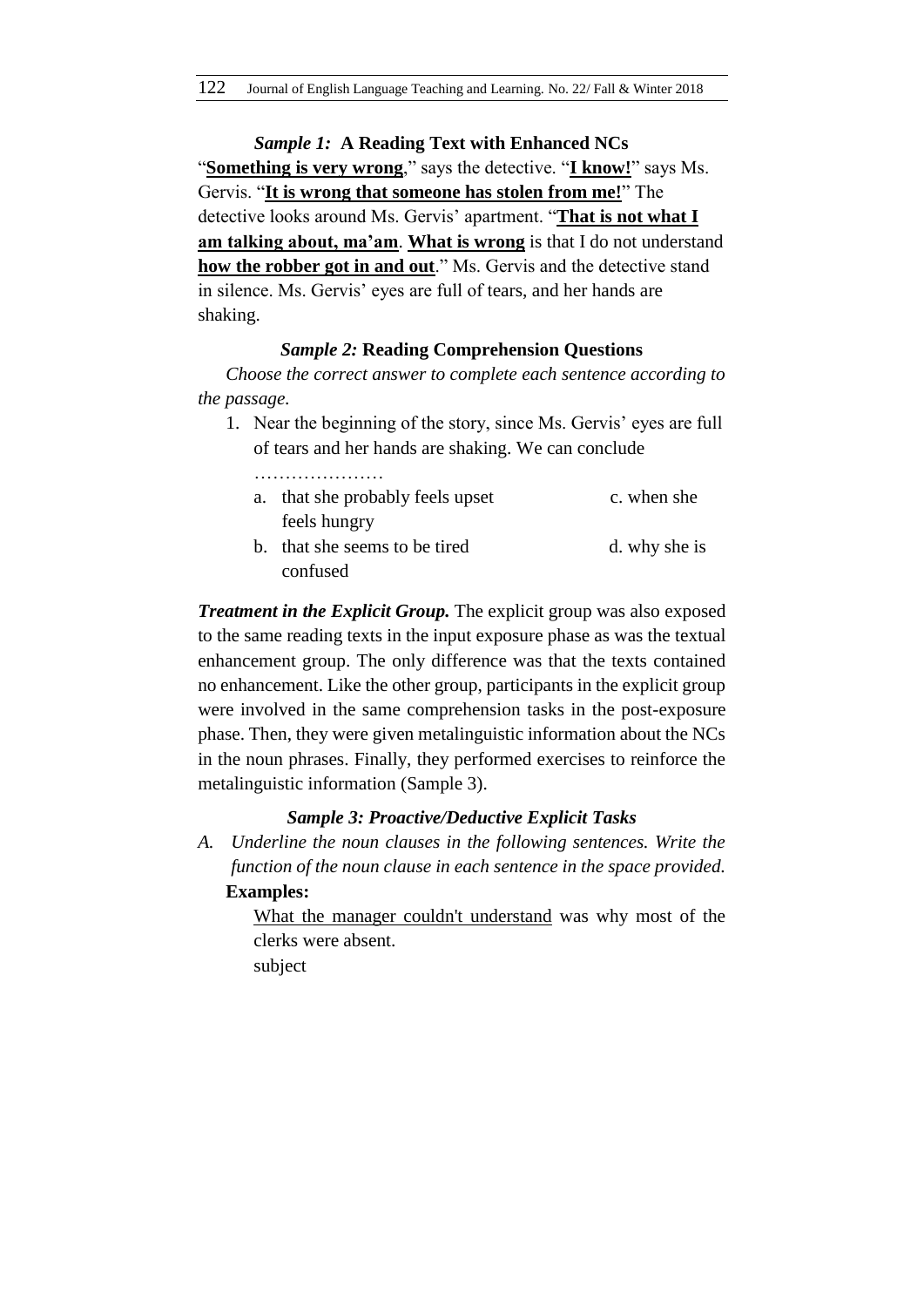1. He asked whether the servant had polished his shoes.

…………………………

*Exposure in the Control Group.* The control group was exposed to the same non-enhanced treatment texts and the same comprehension questions in the same order as were the experimental groups. The participants in the control group were only instructed how to accomplish their reading tasks in both input exposure and postexposure phases without receiving metalinguistic information.

### **Data Collection and Analysis**

To carry out this study, a pretest-treatment-posttest design was adopted. The data were collected within seven 90-minute sessions where two experimental groups and a control group participated. Two sessions were allotted for the proficiency test and the pretests, four sessions for the treatment, and one for the posttests. The Oxford Placement Test was administered to homogenize the participants in the first session. A multiple-choice recognition test and a sentence combination test were given in the second session to complete the pretest stage. The time limitation for the completion of the recognition test was 20 minutes and for the sentence combination test 30 minutes on the basis of the findings in the pilot study.

Both the recognition and controlled production tests functioned to control the participants' prior familiarity with the target structures. The participants who scored above the expected chance score were excluded from the study. The chance score was calculated using N/A formula (i.e., the total number of the items divided by the number of the alternatives). Since there were 30 target items on the recognition test and 20 target items on the production test and each item had four alternatives, the expected chance score was found to be 8 for the recognition test and 5 for the production test. Obviously, the four alternatives for the production test were acceptable answers expected to be produced by the participants.

Four separate dependent samples t-tests were used to analyze the data gathered through the pretest and posttest stages to answer the first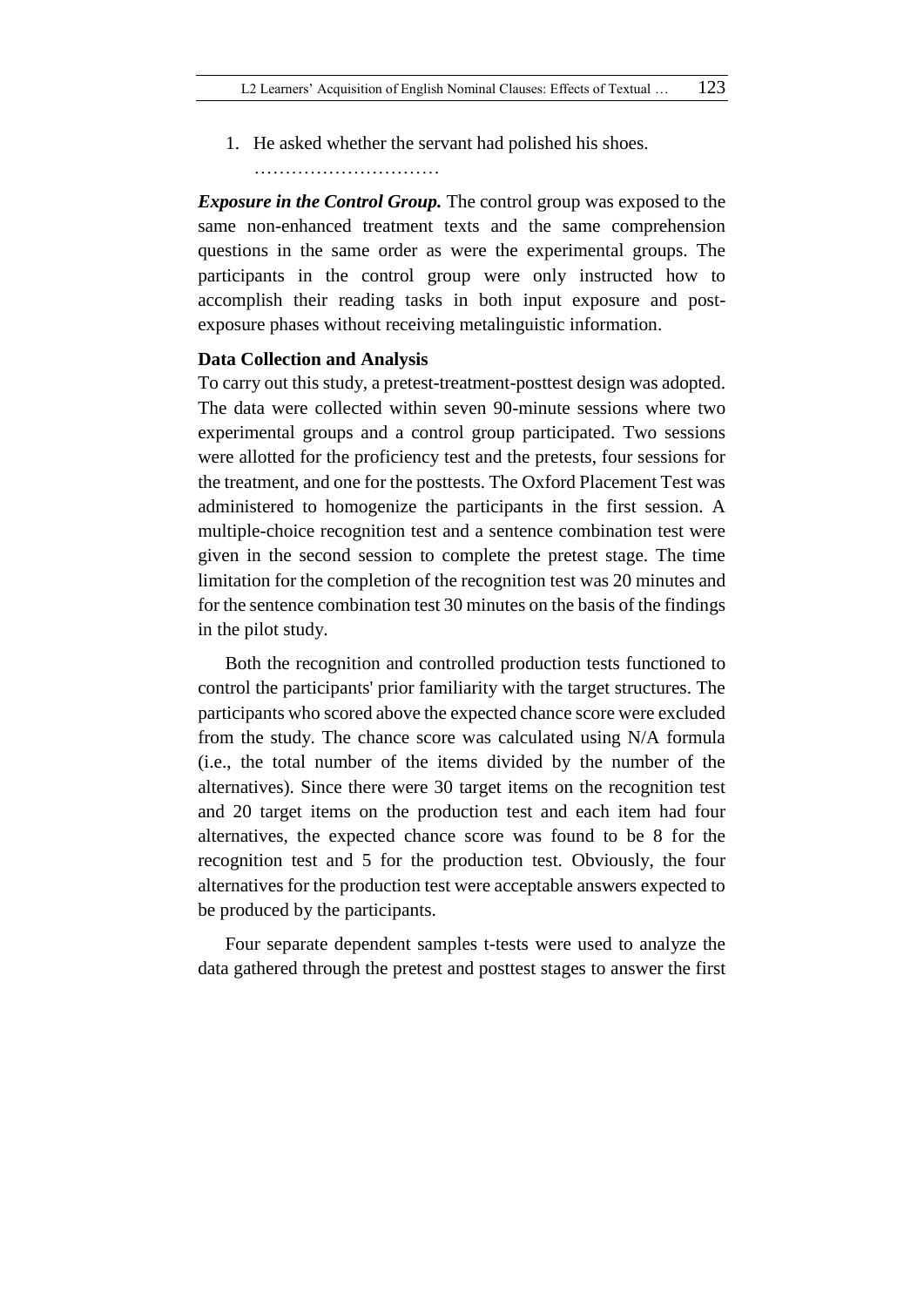research question concerned with determining the significance of the difference between the pretest and posttest means of each of the three groups in view of the participants' achievement in both the receptive and productive knowledge of grammar. To deal with the second research question, the data collected from the posttests were analyzed using a one-way ANOVA to determine the significance of the difference between the posttest means of the three groups. To address the third research question, the data collected from the questionnaire on the participants' grammatical self-regulatory capacity across the three groups in the posttest phase were analyzed through three independent samples t-tests to compare the high/low grammatical self-regulatory capacity of participants in each group and their performance on the receptive and productive posttests.

### **Results and Discussion**

The first research question addressed the impact of the textual enhancement and explicit instruction on the EFL learners' receptive and productive knowledge of NCs. To answer the question, a comparison was made between the results of the pretest and posttest of the two experimental groups and the control group. Table 1 shows the descriptive statistics for the three groups.

**Table 1.** Descriptive statistics for the three groups on recognition and production NC tests

| $P10$ and $P111110$ |                                     |    |             |           |                   |  |  |
|---------------------|-------------------------------------|----|-------------|-----------|-------------------|--|--|
|                     |                                     | N  | <b>Mean</b> | <b>SD</b> | <b>Std. Error</b> |  |  |
|                     | Pair 1 EI Recognition Pretest       | 34 | 5.82        | 2.36      | .40               |  |  |
|                     | <b>EI</b> Recognition Posttest      |    | 18.65       | 2.42      | .41               |  |  |
|                     | Pair 2 TE Recognition Pretest       | 34 | 6.15        | 2.12      | .36               |  |  |
|                     | <b>TE Recognition Posttest</b>      |    | 19.12       | 2.45      | .42               |  |  |
|                     | Pair 3 CON Recognition Pretest      | 30 | 6.06        | 1.89      | .34               |  |  |
|                     | <b>CON Recognition Posttest</b>     |    | 17.53       | 3.18      | .58               |  |  |
|                     | <b>Pair 4 EI Production Pretest</b> | 34 | 3.50        | 1.28      | .22               |  |  |
|                     | <b>EI</b> Production Posttest       |    | 13.29       | 2.25      | .38               |  |  |
|                     | <b>Pair 5</b> TE Production Pretest | 34 | 3.06        | 1.34      | .23               |  |  |
|                     | <b>TE Production Posttest</b>       |    | 12.71       | 2.03      | .35               |  |  |
|                     | Pair 6 CON Production Pretest       | 30 | 3.56        | 1.16      | .21               |  |  |
|                     | <b>CON Production Posttest</b>      |    | 11.96       | 1.88      | .34               |  |  |
|                     |                                     |    |             |           |                   |  |  |

*Note: TE: textual enhancement; EI: explicit instruction; CON: control*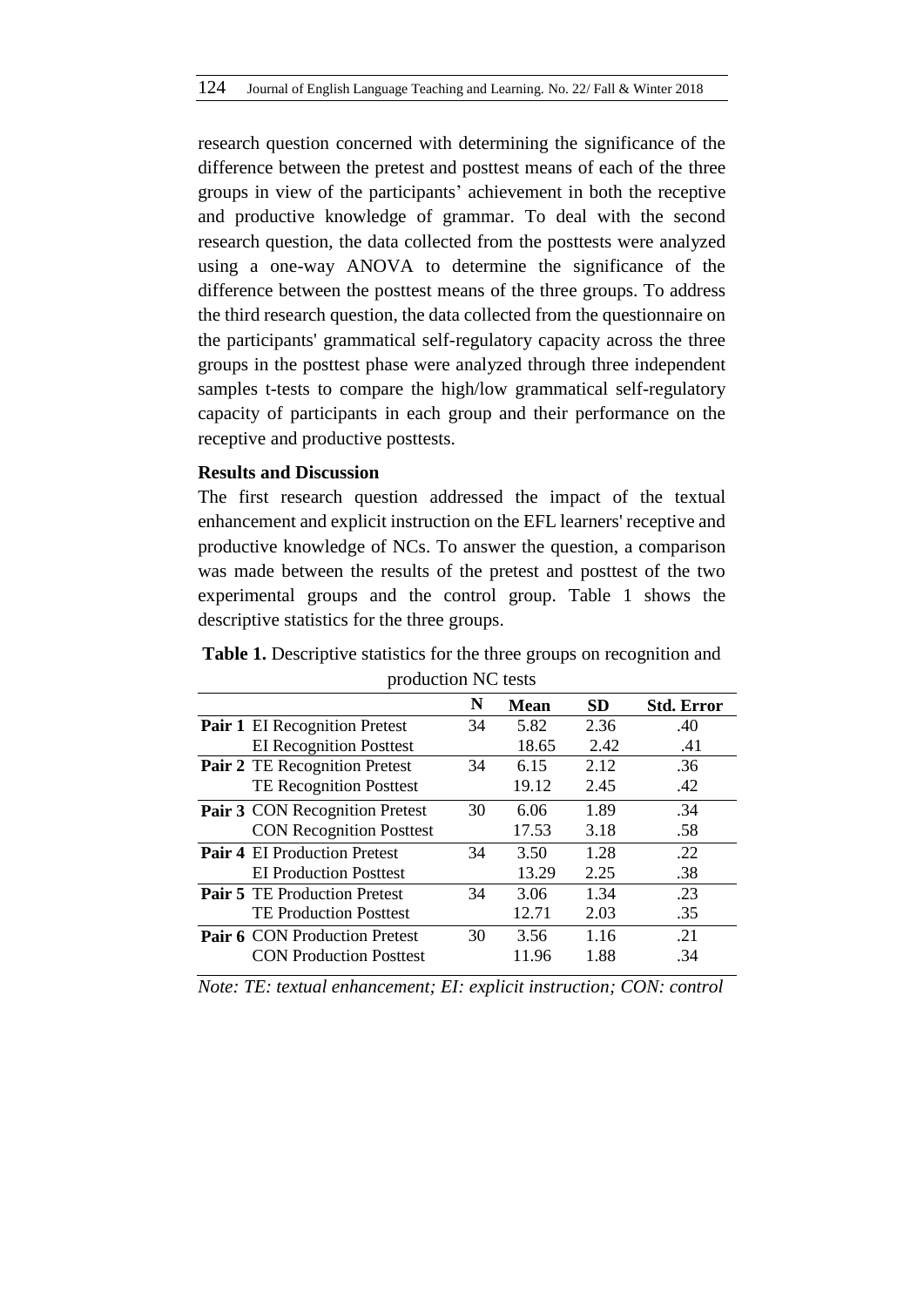As the table shows, the mean column reveals that the participants' posttest mean scores in the receptive and productive NC posttest in the two experimental groups and the control group were far higher than their mean scores on the pretest. To determine whether the difference between the pretest and posttest mean scores were statistically significant, a paired sample t-test analysis was conducted. The results indicate that the mean differences between the pre-test and post-test for the three groups were statistically significant at the 0.05 level (Table 2).

|        |                                          | <b>Mean</b> | t     | df | $Sig. (2-tailed)$ |
|--------|------------------------------------------|-------------|-------|----|-------------------|
|        | Pair 1 EI Recognition Pretest/EI         |             |       |    |                   |
|        | <b>Recognition Posttest</b>              | 12.82       | 48.96 | 33 | 000               |
|        | Pair 2 TE Recognition Pretest/TE         |             |       |    |                   |
|        | <b>Recognition Posttest</b>              | 12.97       | 29.77 | 33 | .000              |
|        |                                          |             |       |    |                   |
|        | Pair 3 CON Recognition Pretest/CON       |             |       |    |                   |
|        | <b>Recognition Posttest</b>              | 11.46       | 23.04 | 29 | .000              |
| Pair 4 | <b>EI Production Pretest/EI</b>          |             |       |    |                   |
|        | <b>Production Posttest</b>               | 9.79        | 30.78 | 33 | .000              |
|        | <b>Pair 5</b> TE Production Pretest/TE   |             |       |    |                   |
|        | <b>Production Posttest</b>               | 9.64        | 34.10 | 33 | .000              |
|        | <b>Pair 6</b> CON Production Pretest/CON |             |       |    |                   |
|        | <b>Production Posttest</b>               | 8.40        | 32.76 | 29 | (100)             |

**Table 2.** Paired samples t-tests for the three groups on recognition and production NC tests

Therefore, the results clearly indicate that the two instructional options, serving as FFI approaches to SLA, helped the participants effectively improve their receptive and productive grammar knowledge. It was also the case for the control group.

The second research question was aimed at investigating differences in the learners' receptive and productive knowledge of nominal clauses across the experimental and control group. To address the question, a one-way ANOVA was employed to compare the differences across the three groups.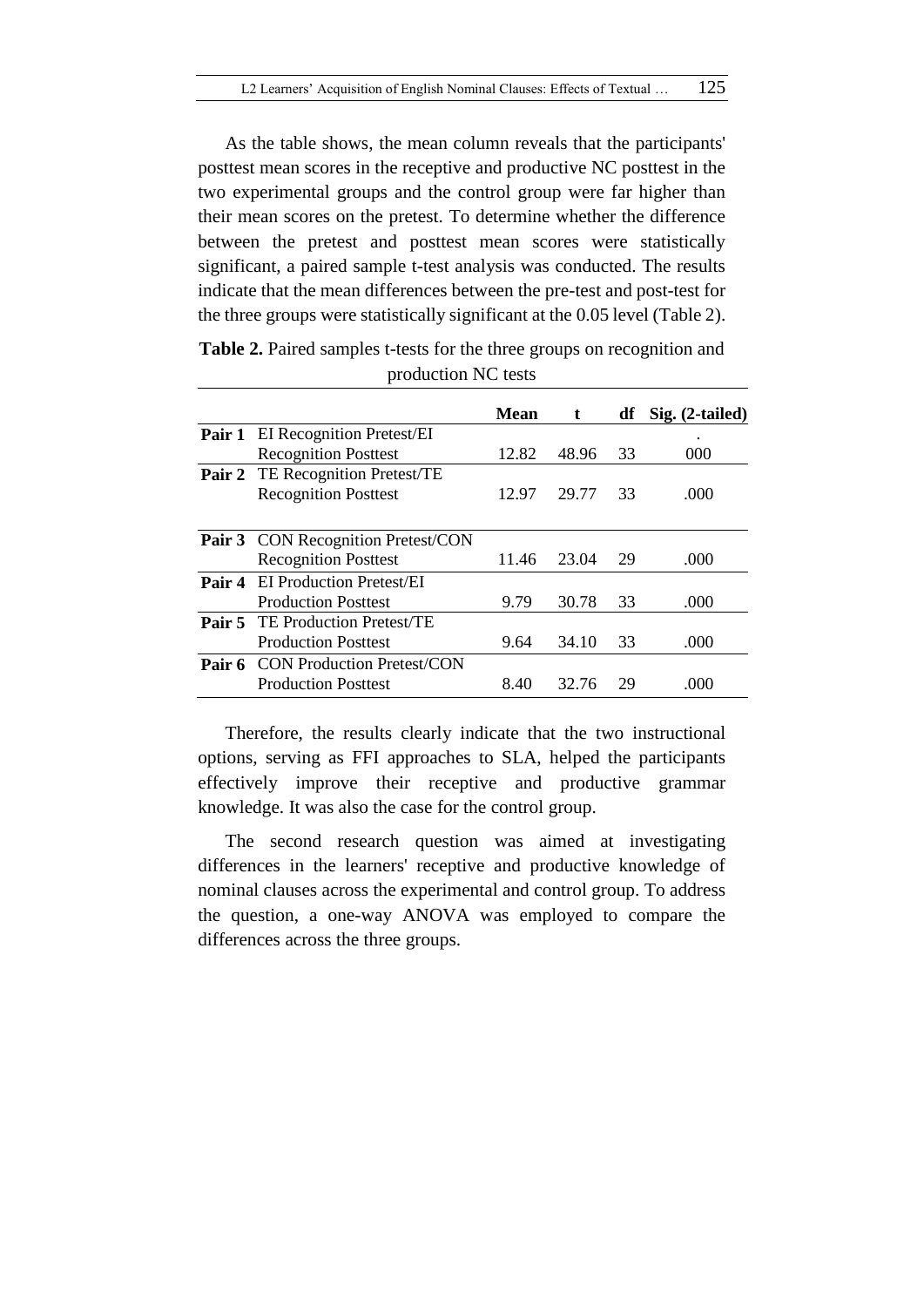Examining the mean column in Table 3 shows that the recognition posttest mean score of the textual enhancement group ( $M = 19.11$ ) was higher than both the recognition posttest mean scores of the explicit instruction group ( $M = 18.64$ ) and that of the control group ( $M = 17.53$ ). This suggests that the participants in textual enhancement and explicit instruction conditions outperformed the participants in control group on the recognition posttest. The mean column in Table 3 also shows that the production posttest mean of the explicit instruction group ( $M =$ 13.29) was higher than the means of both the textual enhancement group ( $M = 12.70$ ) and the control group ( $M = 11.96$ ). The means indicates that the participants receiving explicit instruction and those receiving textual enhancement performed better on the production posttest than the participants in the control group.

**Table 3.** Descriptive statistics for the three groups' recognition and production NC posttest

|                                 | N  | Mean  | <b>SD</b> | <b>Std. Error</b> |
|---------------------------------|----|-------|-----------|-------------------|
| <b>EI Recognition Posttest</b>  | 34 | 18.64 | 2.42      | .41               |
| <b>TE Recognition Posttest</b>  | 34 | 19.11 | 2.45      | .42               |
| <b>CON Recognition Posttest</b> | 30 | 17.53 | 3.18      | .58               |
| <b>EI Production Posttest</b>   | 34 | 13.29 | 2.24      | .38               |
| <b>TE</b> Production Posttest   | 34 | 12.70 | 2.03      | .34               |
| <b>CON Production Posttest</b>  | 30 | 1196  | 1.88      | -34               |

These differences were also found to be statistically significant on both recognition and production posttests when analyzed using ANOVA procedures:  $F(2, 95) = 8.517$ ,  $p = 0.000$  and  $F(2, 95) =$ 15.106,  $p = 0.000$ , respectively.

A Tukey's post hoc analysis was also conducted to perform pairwise comparisons. Post hoc results revealed that pairwise comparisons did not differ significantly in terms of either the recognition or the production posttest results at the 0.05 level: EI (recognition) – TE ( $p =$ 0.946), EI (recognition) – CON group ( $p = 0.436$ ), TE (recognition) – CON group ( $p = 0.116$ ), EI (production) – TE ( $p = 0.721$ ), EI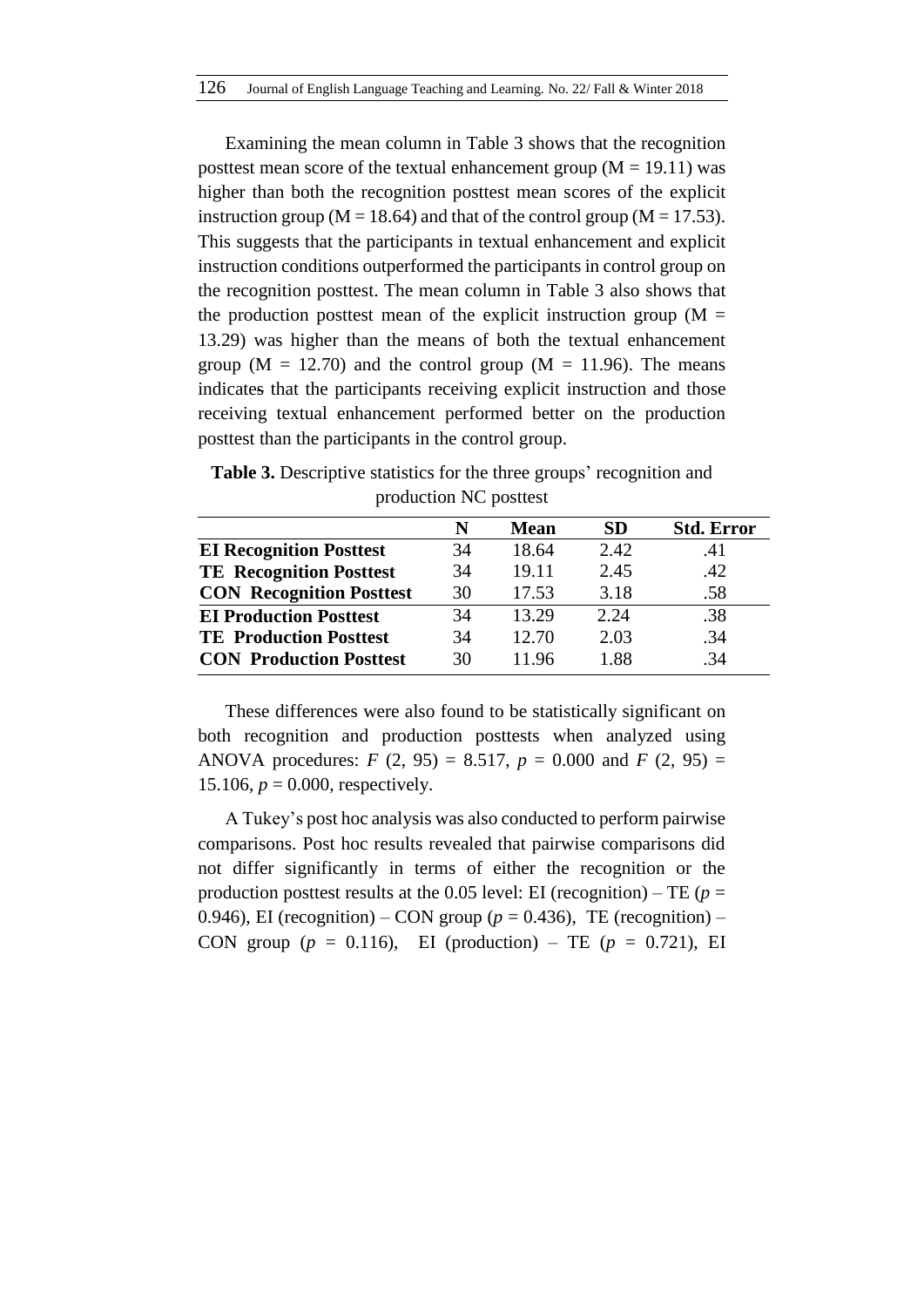(production) – CON group ( $p = 0.053$ ), and TE (production) – CON group ( $p = 0.549$ ).

The third research question explored whether grammatical selfregulatory capacity, as a learner variable, would significantly affect the learners' acquisition of nominal clauses in the two experimental groups and the control groups. Since each group was divided into two independent high and low self-regulated subgroups on the basis of the mean scores obtained from their performance on the self-regulation capacity questionnaire, three independent samples t-tests were conducted. As Table 4 shows, the mean scores of the highly selfregulated subgroup in the textual enhancement group on the recognition posttest ( $M = 19.86$ ) and the production posttest ( $M = 13.18$ ) were higher than those of the low self-regulated subgroup.

**Table 4.** Descriptive statistics for the textual enhancement subgroups' self-regulation capacity

| <b>TE Self-regulation</b>         | N    | Mean  | <b>SD</b> | <b>Std. Error</b> |
|-----------------------------------|------|-------|-----------|-------------------|
| <b>TE</b> Recognition Posttest    | - 12 | 17.75 | 2.49      | .71               |
| Low                               | 22.  | 19.86 | 2.14      | .45               |
| High                              |      |       |           |                   |
| <b>Production Posttest</b><br>TE. | 12   | 11.83 | 2.29      | .66               |
| Low                               | 22.  | 13.18 | 1.76      | .37               |
| High                              |      |       |           |                   |

The results of the t-test analysis confirmed that the difference was statistically significant only in the recognition posttest (*t* (32) =2.595, *p*  $= 0.014$ ). To conclude, in the textual enhancement group, selfregulatory capacity functioned more effectively in developing the receptive rather than productive knowledge of grammar.

In the explicit instruction group, the examination of the means showed that the mean scores of high self-regulated participants on the recognition posttest ( $M = 19.00$ ) and the production posttest ( $M =$ 13.67) were higher than the mean scores of low self-regulated participants (Table 5).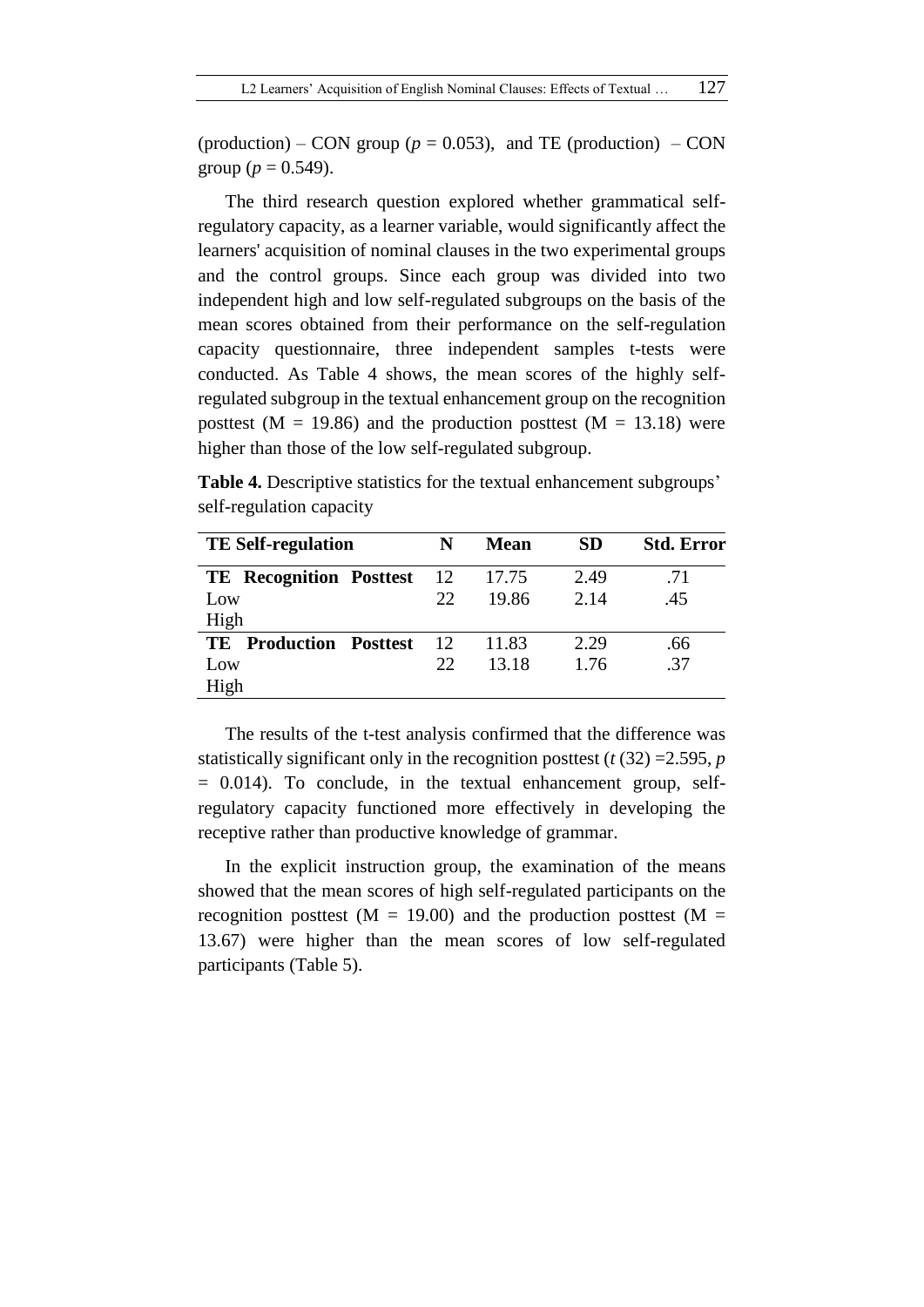| <b>CON: Self-regulation</b>    |      |    |       |             |           | Std.         |
|--------------------------------|------|----|-------|-------------|-----------|--------------|
|                                |      | N  | Mean  |             | <b>SD</b> | <b>Error</b> |
| <b>CON Recognition</b>         | Low  | 20 | 16.50 |             | 2.91      | .65          |
| <b>Posttest</b>                | High | 10 | 19.60 |             | 2.75      | .87          |
| <b>CON Production</b>          | Low  | 20 | 11.55 |             | 1.46      | .32          |
| <b>Posttest</b>                | High | 10 | 12.80 |             | 2.39      | .75          |
| <b>EI/Self-regulation</b>      |      |    |       |             |           | Std.         |
|                                |      |    | N     | <b>Mean</b> | <b>SD</b> | Error        |
| <b>EI Recognition posttest</b> |      |    | 13    | 18.08       | 2.53      | .70          |
|                                |      |    | 21    | 19.00       | 2.34      | .51          |
| High                           |      |    |       |             |           |              |
| <b>EI Production Posttest</b>  |      |    | 13    | 12.69       | 2.52      | .70          |
| Low                            |      |    | 21    | 13.67       | 2.03      | .44          |
| High                           |      |    |       |             |           |              |

**Table 5.** Descriptive statistics for the explicit instruction subgroups' self-regulation capacity

In spite of the differences between the mean scores, the results of the t-test analysis revealed that these differences were not statistically significant in the recognition posttest  $(t (32) = 1.082, p = 0.287)$  and the production posttest ( $t$  (32) =1.237,  $p = 0.225$ ). Therefore, being either highly or lowly self-regulated did not significantly affect learners' development in the acquisition of nominal clauses in the context of explicit instruction.

In the control group, the descriptive data (Table 6) showed that the highly self-regulated subgroup performed better on the recognition posttest ( $M = 19.00$ ) and production posttest ( $M = 13.67$ ).

**Table 6.** Descriptive statistics for the control group's self-regulation capacity

Despite the variations in the mean scores, the results of the t-test analysis demonstrated that the difference was not statistically significant in the production posttest ( $t$  (28) =1.775,  $p = 0.087$ ) but reached a significant level in the recognition posttest (*t* (28) =2.796, *p*  $= 0.009$ ), with a 95% level of confidence. Accordingly, higher selfregulatory capacity for grammar was more effective in the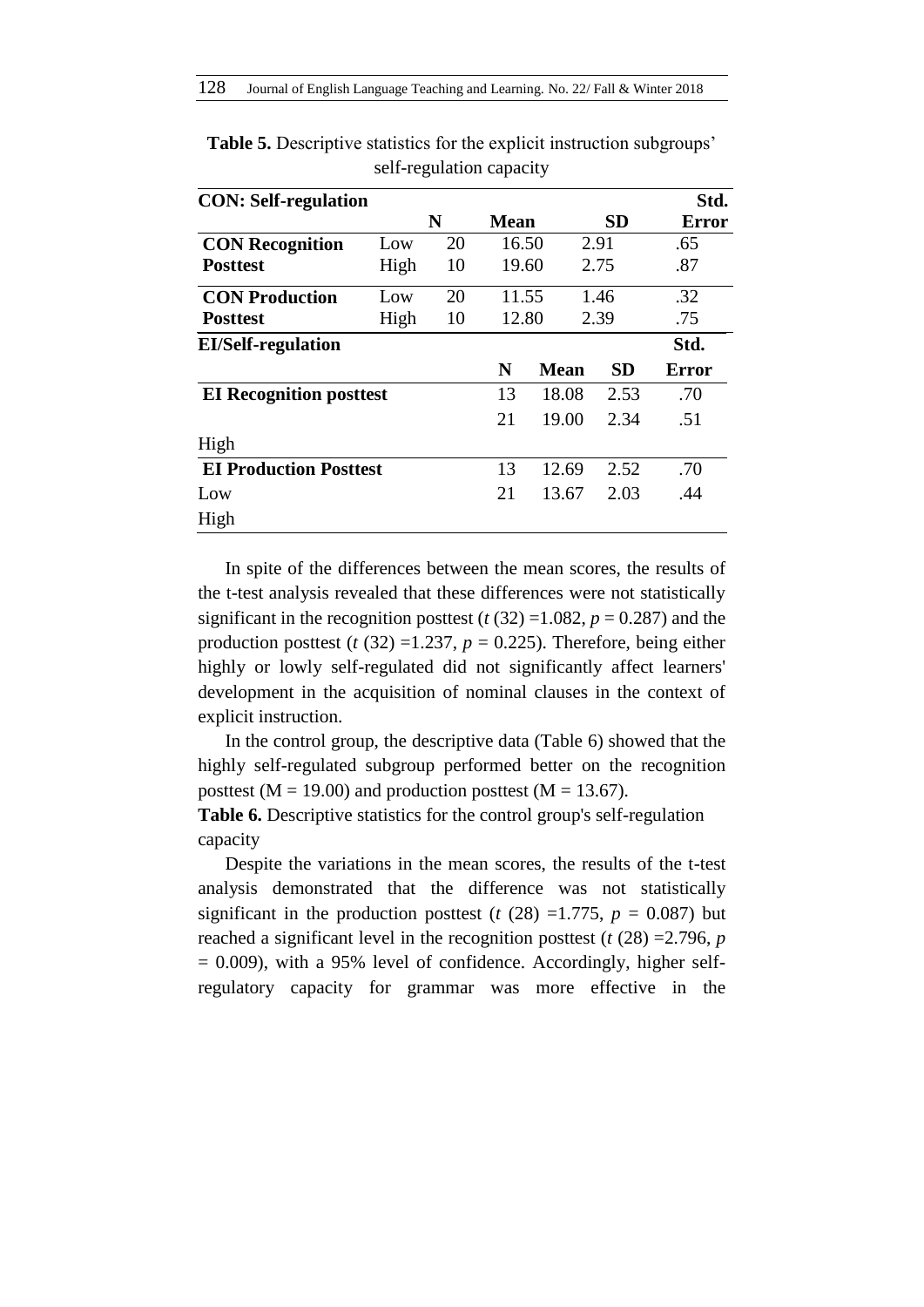improvement of the receptive grammar knowledge than the productive grammar knowledge for the learners in the control group.

In this study, the first research question addressed the effect of the textual enhancement, explicit instruction, and conventional instruction on EFL learners' receptive and productive knowledge of NCs. The results of the t-test analysis demonstrated that the mean differences between the pretest and posttest for the three groups were statistically significant. Therefore, the results clearly indicate that textual enhancement and explicit instruction, serving as FFI approaches to L2 acquisition, as well as the conventional approach to grammar instruction in the control group are effective in improving learners' receptive and productive grammatical acquisition. These findings further strengthen the findings of Simard (2009), who examined the impact of different combinations of textual enhancement techniques on learning grammatical structures and found that textual enhancement had a positive effect on learning through noticing. The findings of the present study are also in line with those of Alanen (1995), Trahey and White (1993), and VanPatten and Leeser (2006), who found textual enhancement to be effective in developing L2 learners' grammatical knowledge. Moreover, the results are also in accord with those of Erlam's (2003). Erlam conducted an experiment on how deductive and inductive instruction presented explicitly affected French grammar learning. She reported a clear advantage for the deductive instruction in both comprehension and production tests. Similarly, a number of other studies reported an advantage for explicit instruction (DeKeyser, 1995; Ellis et al., 2006). The results, on the other hand, are not in conformity with those of Winke (2013), who concluded that noticing was promoted by textual enhancement. However, according to the results of the present study, enhanced input does not seem to work significantly to promote grammar acquisition when it is not followed by further explicit instruction.

The second purpose of this study was to investigate the differences in the learners' receptive and productive knowledge of NCs between textual enhancement and explicit instruction groups. As the findings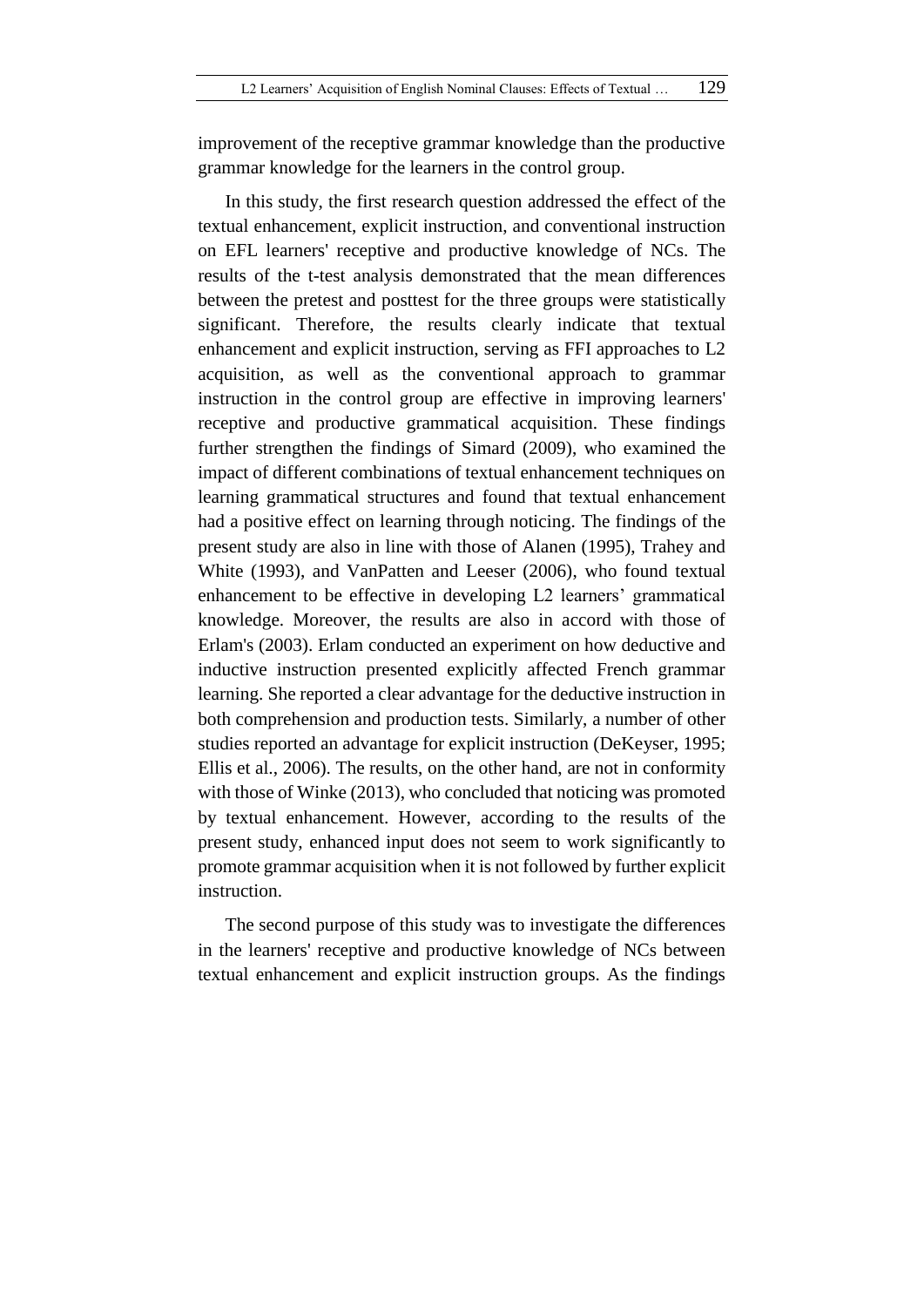showed, differences in recognition posttest results were not found to be statistically significant, nor did the differences in production posttest results in both experimental and control groups. As a result, the textual enhancement group did not significantly outperform either the explicit instruction group or the control group in recognizing and producing English NCs. These results provide further empirical support for the findings of the previous studies by Izumi (2002), Park (2004), and White (1998), who did not find any advantage for textual enhancement in drawing learners' attention to form. The present study is further in line with that of Fotos (1994), who found no significant differences between the groups that received direct explicit instruction and those that completed consciousness-raising tasks. Fotos investigated three different grammatical structures: adverb placement, dative alternation, and relative clauses. Prior to these findings by Fotos (1994), Fotos and Ellis (1991) had found that both teacher-provided metalinguistic explanation and a consciousness-raising task completed in pairs resulted in significant gains in understanding the target structure, i.e. dative alternation, as measured by performance in a grammaticality judgment task, with the former producing the more durable gains. However, the results of this study run counter to a number of findings (e.g. Leow, 1997, 2000, 2001) which revealed that more explicit learning conditions lead to a more accurate production of the target linguistic forms. The studies by DeKeyser (1995), De Graaff (1997), Ellis, Loewen, and Erlam (2006), and Robinson (1996) also support the advantage of explicit instruction. However, Morgan-Short et al. (2010) displayed the priority of implicit instruction and Doughty (1991) revealed no distinction. In a review of FFI instruction, Erlam (2003) reported conflicting results. Some favored deductive instruction, others inductive, and some showed no difference.

As to the third research question, the results gained from both the experimental and the control groups confirmed that the instructional condition which provides learners with more explicit explanations, i.e. explicit instruction, does not demonstrate the effective use of grammatical self-regulatory capacity by the learners. However, the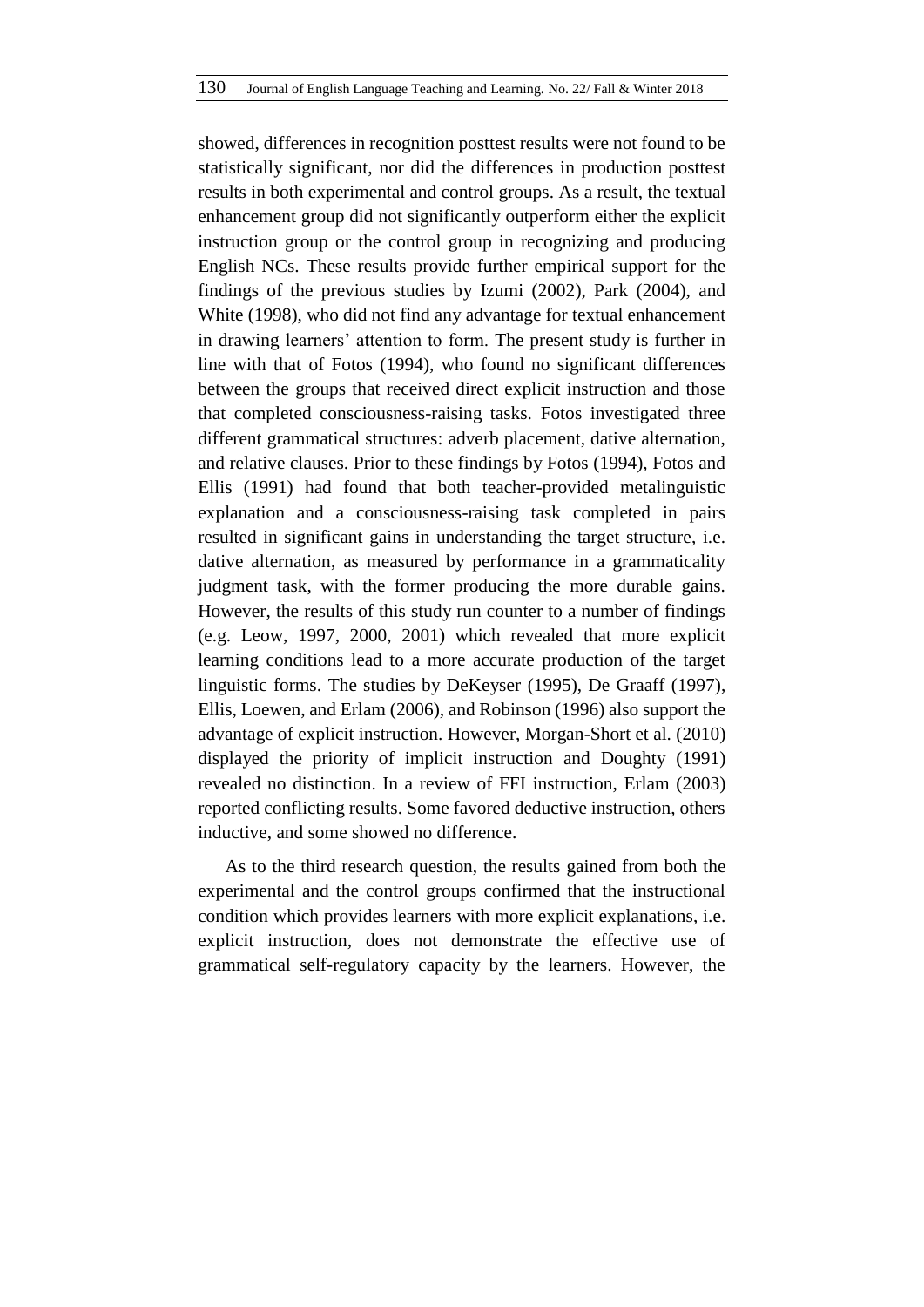instructional task which provides learners with less explicit explanation, i.e. textual enhancement, is tied to the effective use of selfregulatory capacity. These results illustrate that textual enhancement, albeit less explicit, helps learners capitalize on their self-regulatory capacity more effectively in acquiring receptive knowledge of grammar. Conversely, the results further indicate that in less explicit FFI tasks, learners do not effectively use their capacity of selfregulation in improving their productive grammar knowledge; therefore, this entails the provision of more explicit instruction to encourage learners for the more effective use of self-regulatory capacity in improving their productive grammar knowledge. The relationship between self-regulation and grammar acquisition substantiates the argument for the effect of self-regulation on language acquisition. For instance, Dörnyei (2005) and Weinstein, Husman, and Dierking (2000) believe that the learners who use their self-regulatory capacity more effectively are more likely to benefit from higher resourcefulness, flexibility, and efficiency. Likewise, Macaro (2001) argues that the more learners can apply their capacity of self-regulated language learning by being more proactive learners, the more they seem to prepare the ground for less effortful language learning.

#### **Conclusion and Implications**

The findings of the present research contribute to the theoretical debate on the role of textual enhancement as the least FFI and explicit instruction as the most explicit FFI in L2 development. Research in second language acquisition shows that focus-on-form approaches to grammar instruction attempt to draw learners' attention to form by manipulating communicative tasks in the classroom context (Doughty & Williams, 1998; Swain, 1995, 1998, 2005). Considering the crucial role of noticing, processing, and form-meaning connection, the findings of the present study suggest that textual enhancement as a contentenriched strategy and explicit instruction as a strategy to provide metalinguistic information can lead to the improvement of grammar acquisition. Therefore, teaching grammar can be enhanced if learners are provided with both enhanced input and metalinguistic information.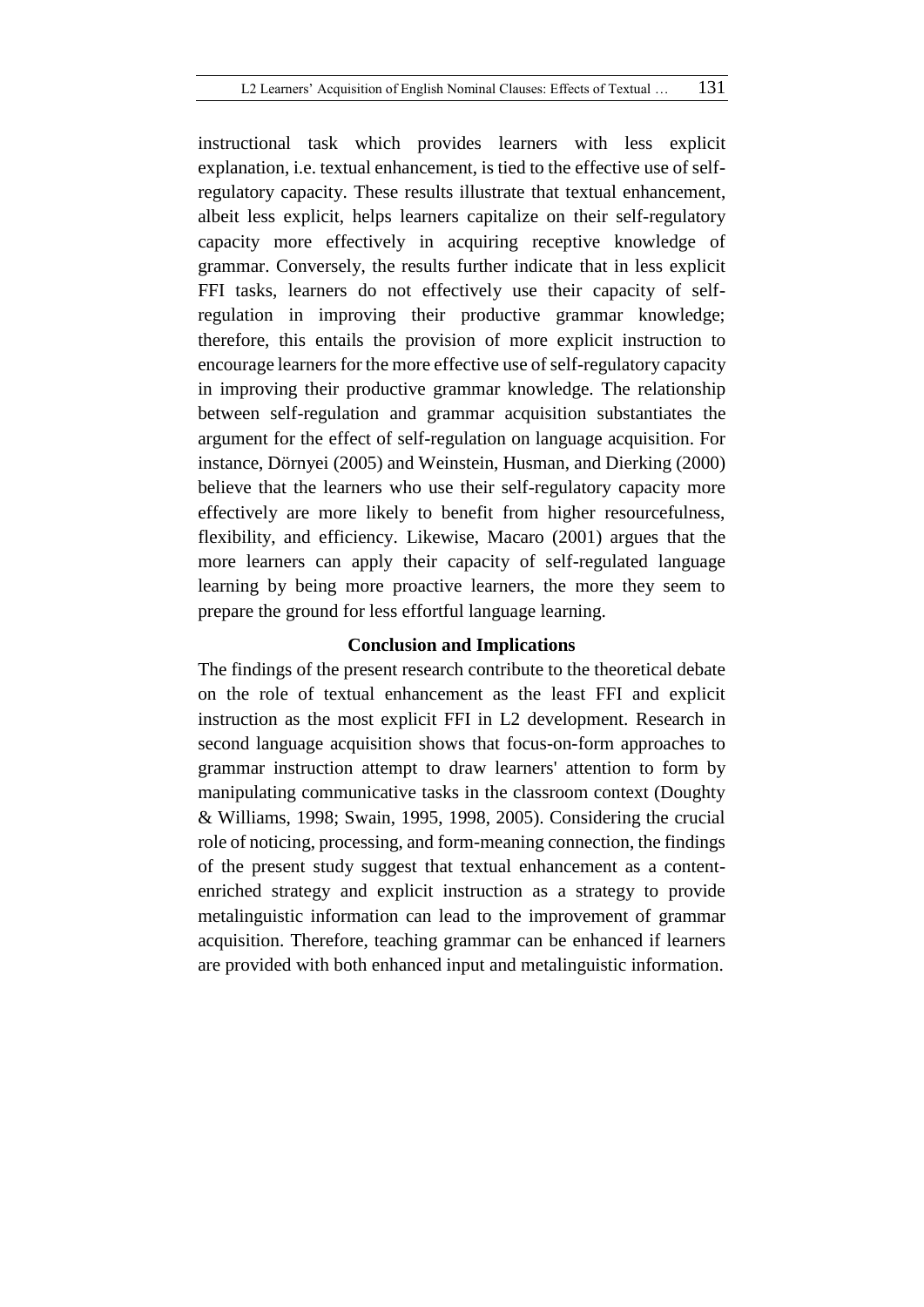A further conclusion in light of the findings relates the impact of individual differences on grammar acquisition. Individual differences have long been documented to have a role in language learning. The results pertaining to the effect of the learners' self-regulatory capacity on the two form-focused instructional options in the present study imply that more explicit instruction is required to encourage learners to use their self-regulatory capacity more effectively to develop their productive grammar knowledge. Thus, the arguments set forth by Robinson (2005) and Leow (1997, 2000, 2001) receive further support. Robinson argues that differences in the amount of learning under explicit and implicit conditions are because of the differences in the levels of awareness raised by those conditions. Similarly, Leow points out that more explicit learning conditions lead to more accurate production of the target linguistic forms.

The findings of the study have implications for grammar instruction tasks and instructional materials. Regarding the importance of textual enhancement and explicit instruction tasks in triggering deeper processing, it might be advisable for L2 teachers to incorporate a variety of input-based strategies in their teaching practice. A combination of various input tasks in teaching materials may help learners consciously reflect on the language to be learned and involve in processing the rules underlying its structures. What appears to be another area of concern in designing materials is that linguistic features or forms are not noticed in the same way and to the same degree. Instructional materials seem to be more effective if a variety of textual-enhancement strategies are employed in the presentation of linguistic features. This, in turn, might increase the chances of being noticed by the learners. However, on the basis of the results of the present research, textual enhancement alone may not be able to bring about grammar gains unless learners are exposed to the more explicit forms of instruction including explicit instruction. As Batstone (1994) noted, if learners want to learn grammar effectively, they have to "act on it, building it into their working hypothesis about how grammar is structured" (p. 59).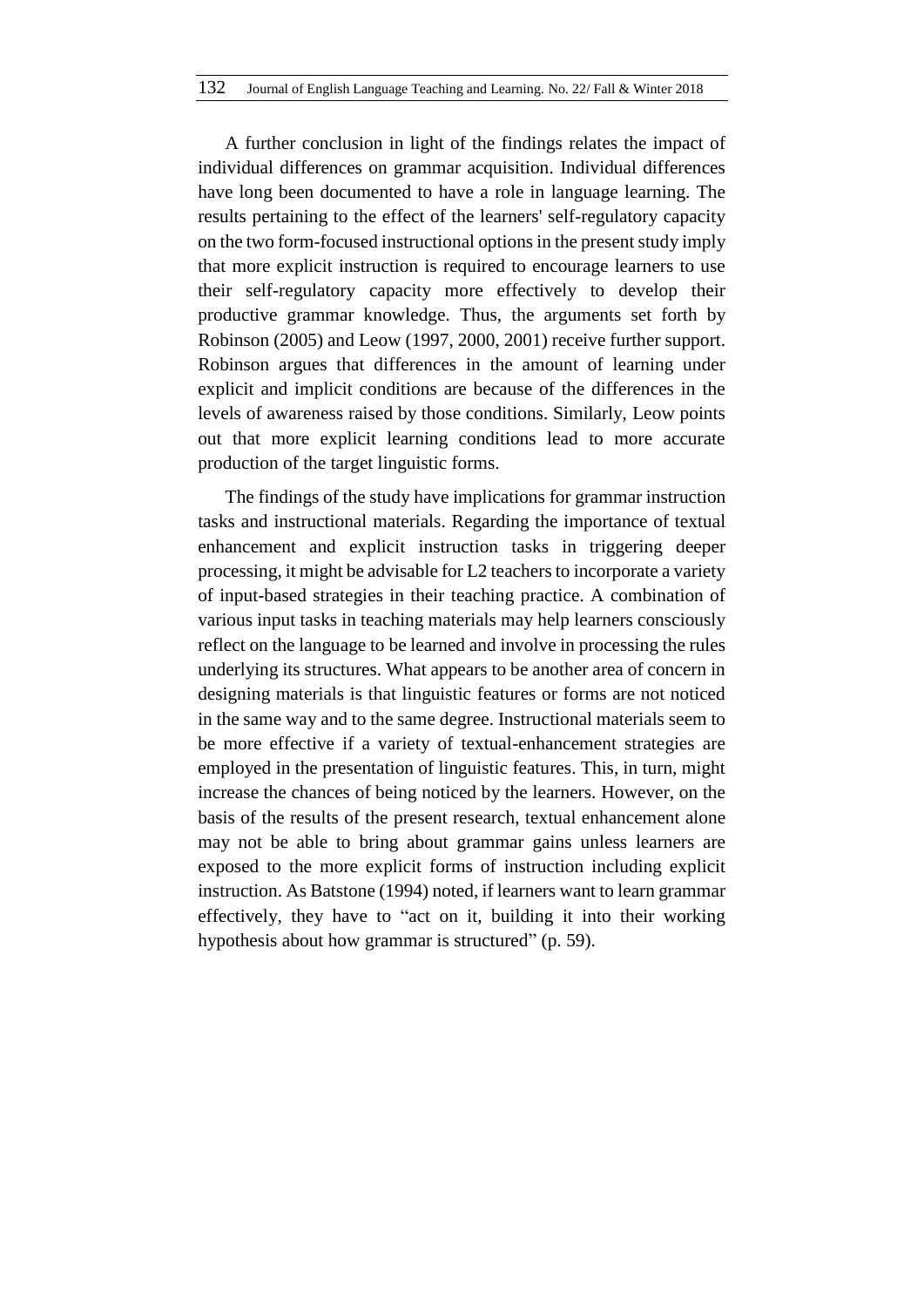The results of the present study revealed that both textual enhancement and explicit instruction perform effectively as two FonF instructional options in improving receptive and productive knowledge of grammar. Strengthening the same line of research, further studies can be conducted focusing on other FonF instructional options, including a focus on discourse-oriented grammar and on interaction-based feedback, teaching grammar with the aid of structured tasks with a focus on grammar, and with the help of output produced collaboratively. Since no delayed posttest was planned to be part of the design in the present research, the results may partially be interpreted as the positive impact of both textual enhancement and explicit instruction on the comparatively immediate achievements of the learners. It would be more revealing if future research considers the delayed effects of both of the given FFIs on the long-term gains. Moreover, the target structures in this study were nominal clauses. Other grammatical structures with similar or different complexity degrees can also be addressed for the purpose of investigating the practicality and effectiveness of the FonF instructional options.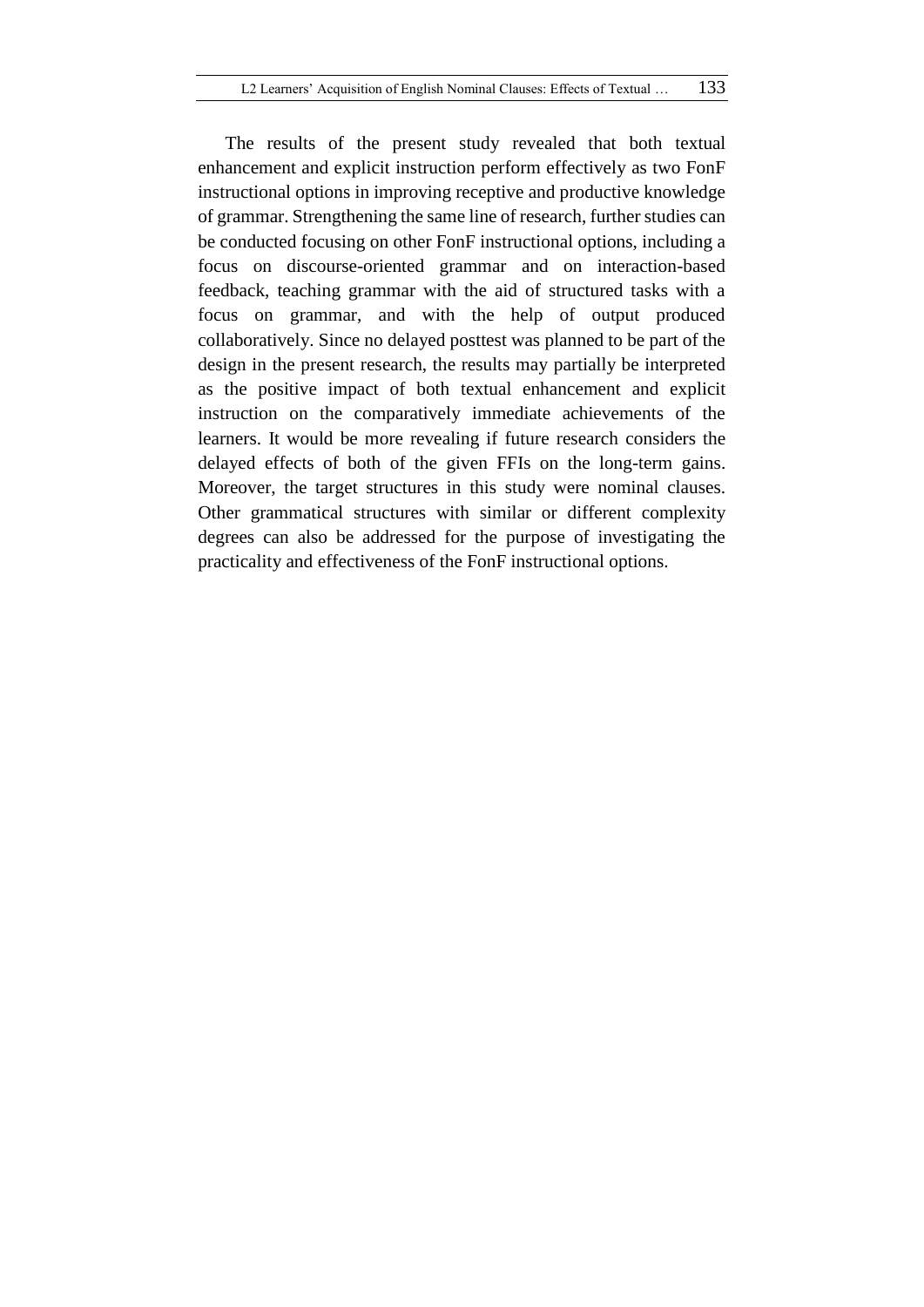#### **References**

- Alanen, R. (1995). Input enhancement and rule presentation in second language acquisition. In R. Schmidt (Ed.), *Attention and awareness in foreign language learning* (Tech. Rep. No. 9) (pp. 259-302). Honolulu: University of Hawai'i, Second Language Teaching and Curriculum Center.
- Batstone, R. (1994). *Grammar*. Oxford: Oxford University Press.
- Cohen, J. (1988). *Statistical power analysis for the behavioral sciences* (2nd ed.). Hillsdale, NJ: Erlbaum.
- De Graaff, R. (1997). The *eXperanto* experiment: Effects of explicit instruction on second language acquisition. *Studies in Second Language Acquisition*, *19*, 249-276.
- DeKeyser, R. M. (1995). Learning second language grammar rules. An experiment with a miniature linguistic system. *Studies is Second Language Acquisition, 17*, 379-410.
- Dornyei, Z. (2005). *The psychology of the language learner: Individual differences in second language acquisition*. Mahwah, NJ: Lawrence Erlbaum.
- Doughty, C. (1988). *The effect of instruction on the acquisition of relativization in English as a second language*. Unpublished doctoral dissertation, Universit of Pennsylvania, Philadelphia.
- Doughty, C. (1991). Second language instruction does make a difference: Evidence from an empirical study of SL relativization. *Studies in Second Language Acquisition, 13*, 431-469.
- Doughty, C. (2003). Instructed SLA: Constraints, compensation, and enhancement. In C. Doughty & M. H. Long (Eds.), *Handbook of second language acquisition* (pp. 256-310). Oxford: Blackwell.
- Doughty, C., & Williams, J. (1998). Pedagogical choices in focus on form. In C. Doughty & J. Williams (Eds.), *Focus on form in classroom second language acquisition* (pp.197-262). Cambridge: Cambridge University Press.
- Ellis, R. (2008). *The study of second language acquisition* (2<sup>nd</sup> ed.). Oxford: Oxford University Press.
- Ellis, R., Loewen, S., & Erlam, R. (2006). Implicit and explicit corrective feedback and the acquisition of L2 grammar. *Studies in Second Language Acquisition*, *28*, 339-368.
- Erlam, R. (2003). Evaluating the relative effectiveness of structured-input and output-based instruction in foreign language learning. *Studies in Second Language Acquisition, 25*, 559-582.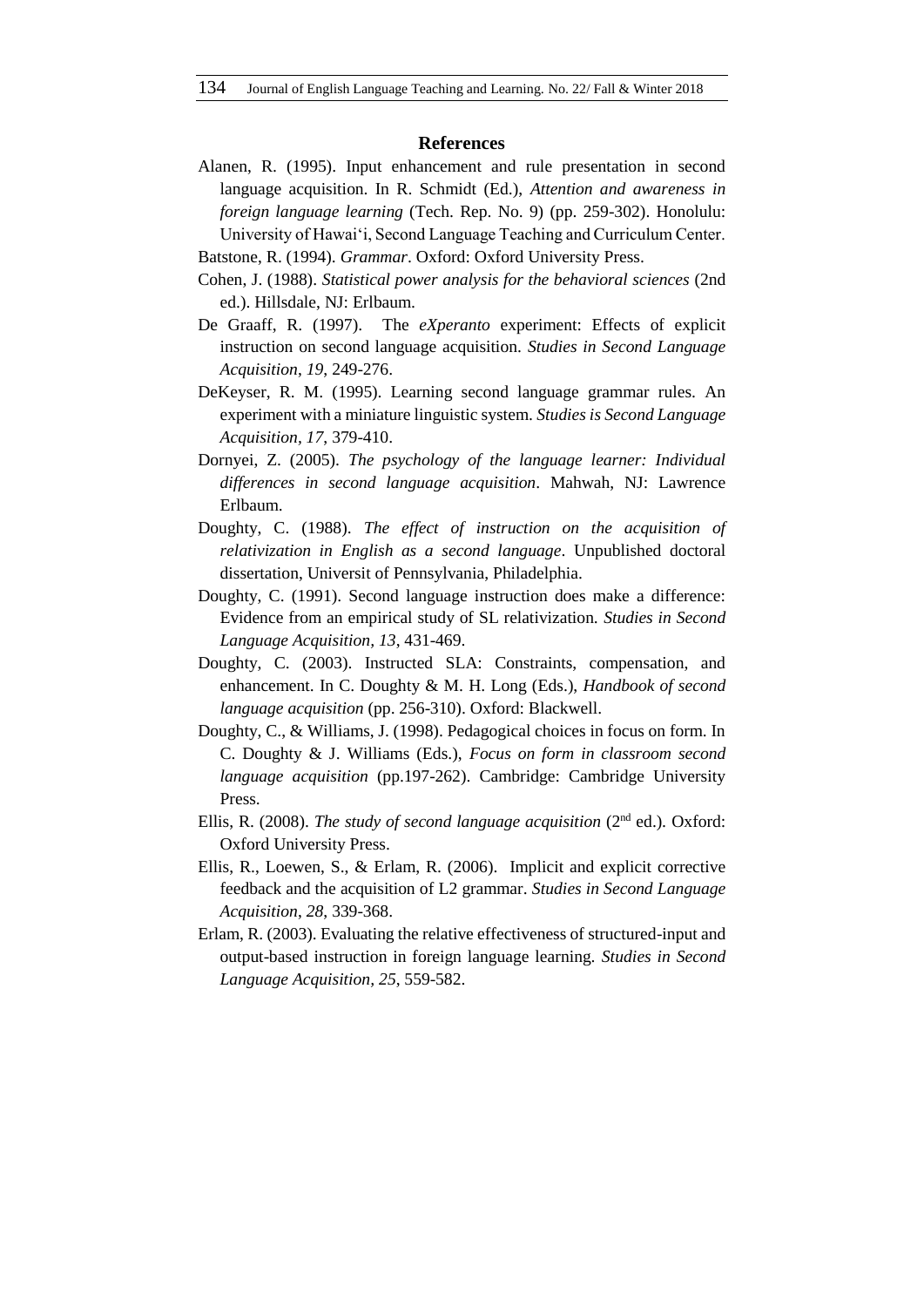- Farahani, A. K. & Sarkhosh, M. (2012). Do different textual enhancement formats have differential effects on the intake of English subjunctive mood? *Theory and Practice in Language Studies, 2*(4), 688-698.
- Fernández, C. (2008). Reexamining the role of explicit information in processing instruction. *Studies in Second Language Acquisition, 30*, 277- 305.
- Fotos, S. (1994). Integrating grammar instruction and communicative language use through grammar consciousness-raising tasks. *TESOL Quarterly, 28*, 323-351.
- Gass, S. M., & Mackey, A. (2002). Frequency effects and second language acquisition. *Studies in Second Language Acquisition, 24*, 249-260.
- Han, Z., Park, E. S., & Combs, C. (2008). Textual enhancement of input: Issues and possibilities. *Applied Linguistics, 29*, 597-618.
- Henry, N., Culman, H., & VanPatten, B. (2009). More on the effects of explicit information in instructed SLA: A partial replication and a response to Fernández (2008). *Studies in Second Language Acquisition, 31*, 559- 575.
- Housen, A. & Pierrard, M. (2006). Investigating instructed second language acquisition. In A. Housen & M. Pierrard (Eds.), *Investigations in instructed second language acquisition* (pp. 1-27). Berlin: Mouton de Gruyter.
- Izumi, S. (2002). Output, input enhancement, and the noticing hypothesis. *Studies in Second Language Acquisition, 24*, 541-577.
- Jabbarpoor, S. & Tajeddin, Z. (2013). Enhanced input, individual output, and collaborative output: Effects on the acquisition of the English subjunctive mood. *Estudios de Lingüística*, *46*(82), 213-235.
- Jourdenais, R., Ota, M., Stauffer, S., Boyson, B., & Doughty, C. J. (1995). Does textual enhancement promote noticing? A think-aloud protocol analysis. In R. Schmidt (Ed.), *Attention and awareness in foreign language learning* (pp. 183-216). Honolulu: University of Hawai'i Second Language Teaching & Curriculum Center.
- Kirschner, P. A., Sweller, J., & Clark, R. E. (2006). Why minimal guidance during instruction does not work: An analysis of the failure of constructivist, discovery, problem-based, experiential, and inquiry-based teaching. *Educational Psychologist, 41*, 75-86.
- LaBrozzi, R. M. (2016). The effects of textual enhancement type on L2 form recognition and reading comprehension in Spanish. *Language Teaching Research, 20*(1), 75-91.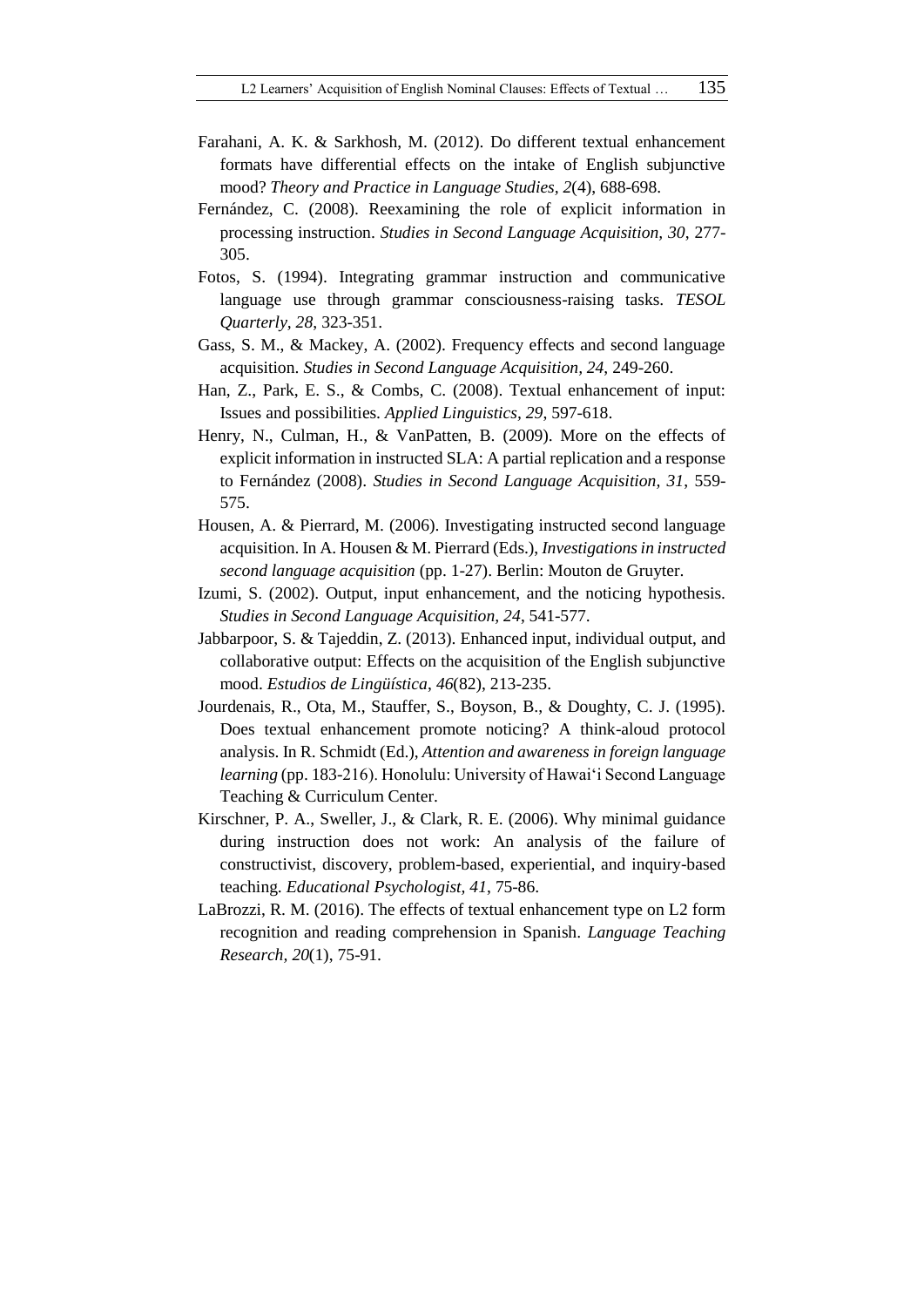- Lee, S. K. (2007). Effects of textual enhancement and topic familiarity on Korean EFL students' reading comprehension and learning of passive form. *Language learning, 57*, 87-118.
- Leow, R. P. (1997). Attention, awareness, and foreign language behavior. *Language Learning*, *47*, 467-506.
- Leow, R. P. (2000). A study of the role of awareness in foreign language behavior: Aware vs. unaware learners. *Studies in Second Language Acquisition*, *22*, 557-584.
- Leow, R. P. (2001). Attention, awareness, and foreign language behavior. *Language Learning*, *51*, 113-155.
- Leow, R. P. & Morgan-Short, K. (2004). To think aloud or not to think aloud: The issue of reactivity in SLA research methodology. *Studies in Second Language Acquisition, 26*, 35-57.
- Leow, R. P., Egi, T., Nuevo, A-M., & Tsai, Y. (2003). The roles of textual enhancement and type of linguistic item in adult L2 learners' comprehension and intake. *Applied Language Learning, 13*, 93-108.
- Long, M. (1991). Focus on form: A design feature in language teaching methodology. In K. de Bot, R. Ginsberg, & C. Kramsch (Eds.), *Foreign language research in cross-cultural perspective* (pp. 39-52). Amsterdam: John Benjamins.
- Long, M. & Robinson, P. (1998). Focus on form: Theory, research, and practice. In C. Doughty & J. Williams (Eds.), *Focus on form in classroom second language acquisition* (pp. 15-41). New York: Cambridge University Press.
- Macaro, E. (2001). *Learning strategies in foreign and second language classrooms*. London: Continuum.
- Morgan-Short, K., Sanz, C., Steinhauer, K., & Ullman, M. (2010). Second language acquisition of gender agreement in explicit and implicit training conditions: An event-related potential study. *Language Learning*, *60*, 154- 193.
- Nassaji, H. (2013). Participation Structure and Incidental Focus on Form in Adult ESL Classrooms. *Language Learning, 63*(4), 835-869.
- Nassaji, H. & Fotos, S. (2004). Current developments in research on the teaching of grammar. *Annual Review of Applied Linguistics, 24*, 126-145.
- Nassaji, H., & Fotos, S. (2011). *Teaching grammar in second language classrooms*: *Integrating form-focused instruction in communicative context.* New York: Routledge.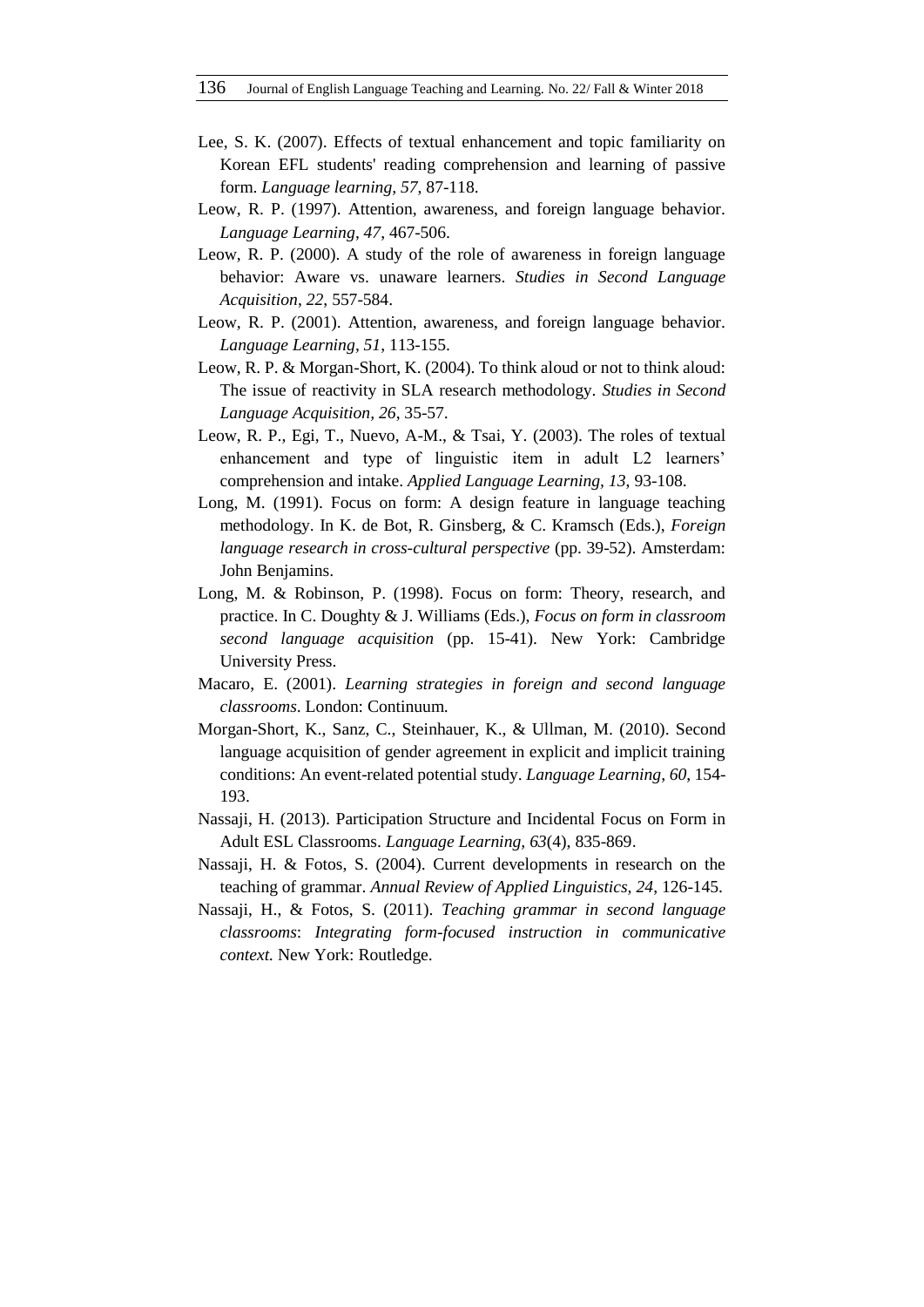- Overstreet, M. (1998). Text enhancement and content familiarity: The focus of learner attention. *Spanish Applied Linguistics*, *2*, 229-258.
- Park, E. S. (2004). Constraints of implicit focus on form: Insights from a study of input enhancement. *Columbia University Working Papers in TESOL and Applied Linguistics, 4*, 1-30.
- Purpura, J. E. (2004). *Assessing grammar*. Cambridge: Cambridge University Press.
- Robinson, P. (1995). Attention, memory, and the "noticing" hypothesis. *Language Learning*, *45*, 283-331.
- Robinson, P. (1996). Learning simple and complex second language rules under implicit, incidental, rule-search, and instructed conditions. *Studies in Second Language Acquisition*, *18*, 27-67.
- Robinson, P. (1997). Individual differences and the fundamental similarity of implicit and explicit adult second language learning. *Language Learning, 47*, 45-99.
- Robinson, P. (2005). Aptitude and Second Language Acquisition. *Annual Review of Applied Linguistics, 25,* 46-73.
- Schmidt, R. (1990). The role of consciousness in second language learning. *Applied Linguistics, 11*, 129-158.
- Schmidt, R. (1993). Awareness and second language acquisition. *Annual Review of Applied Linguistics, 13*, 206-226.
- Schmidt, R. (2001). Attention. In P. Robinson (Ed.), *Cognition and second language instruction* (pp. 3-32). Cambridge: Cambridge University Press.
- Schmidt, R. (2010). Attention, awareness, and individual differences in language learning. In W. M. Chan, S. Chi, K. N. Cin, J. Istanto, M. Nagami, J. W. Sew, T. Suthiwan, & I. Walker (Eds.), *Proceedings of CLaSIC* (pp. 721-737). Singapore: National University of Singapore, Centre for Language Studies.
- Shook, D. J. (1994). FL/L2 reading, grammatical information, and the inputto- intake phenomenon. *Applied Language Learning, 5*, 57-93.
- Simard, D. (2009). Differential effects of textual enhancement formats on intake. *System, 37*, 124-135.
- Swain, M. (1995). Three functions of output in second language learning. In G. Cook & B. Seidlhofer (Eds.), *Principles and practice in applied linguistics: Studies in honor of H. Widdowson* (pp. 125-144). Oxford: Oxford University Press.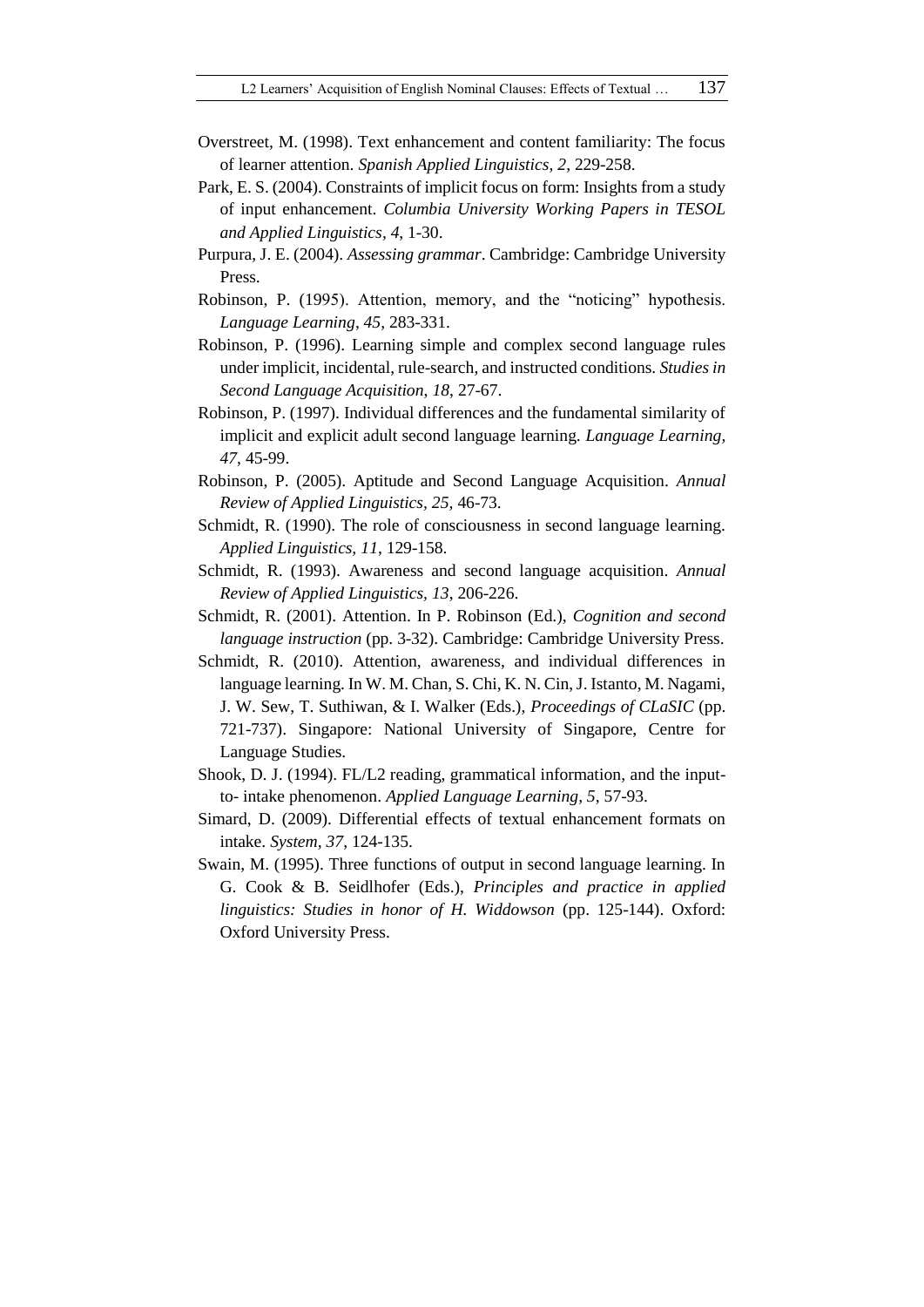- Swain, M. (1998). Focus on form through conscious reflection. In C. Doughty & J. Williams (Eds.), *Focus on form in classroom second language acquisition* (pp. 64-81). New York: Cambridge University Press.
- Swain, M. (2005). The output hypothesis: Theory and research. In E. Hinkel (Ed.), *Handbook of research in second language teaching and learning*  (pp. 471-483). Mahwah, NJ: Lawrence Erlbaum Associates.
- Tomlin, R. & Villa, V. (1994). Attention in cognitive science and second language acquisition. *Studies in Second Language Acquisition, 16*, 183- 204.
- Trahey, M. & White, L. (1993). Positive evidence and preemption in the second language classroom. *Studies in Second Language Acquisition, 15*, 181-204.
- Tseng, W.-T., Dörnyei, Z., & Schmitt, N. (2006). A new approach to assessing strategic learning: The case of self-regulation in vocabulary acquisition. *Applied Linguistics, 27*, 78-102.
- VanPatten, B. & Leeser, M. (2006). Theoretical and research considerations underlying classroom practice: The fundamental role of input. In R. Salaberry & B. Lafford (Eds.), *The art of teaching Spanish: Second language acquisition from research to praxis* (pp. 62-78). Washington, DC: Georgetown University Press.
- VanPatten, B. & Oikkenon, S. (1996). Explanation versus structured input in processing instruction. *Studies in Second Language Acquisition, 18*, 495- 510.
- Weinstein, C. E., Husman, J., & Dierking, D. R. (2000). Self-regulation interventions with a focus on learning strategies. In M. Boekaerts, P. R. Pintrich, & M. Zeidner (Eds.), *Handbook of self-regulation* (pp. 727-747). San Diego: Academic Press.
- White, J. (1998). Getting the learners' attention: A typographical input enhancement study. In C. Doughty & J. Williams (Eds.), *Focus on form in classroom second language acquisition* (pp. 85-113). Cambridge: Cambridge University Press.
- Winke, P. (2013). The effects of input enhancement on grammar learning and comprehension: A modified replication of Lee, 2007, with eye-movement data. *Studies in Second Language Acquisition, 3*(2), 323-352.
- Wong, W. (2003). Textual enhancement and simplified input: Effects on L2 comprehension and acquisition of non-meaningful grammatical form. *Applied Language Learning, 13*, 109-132.